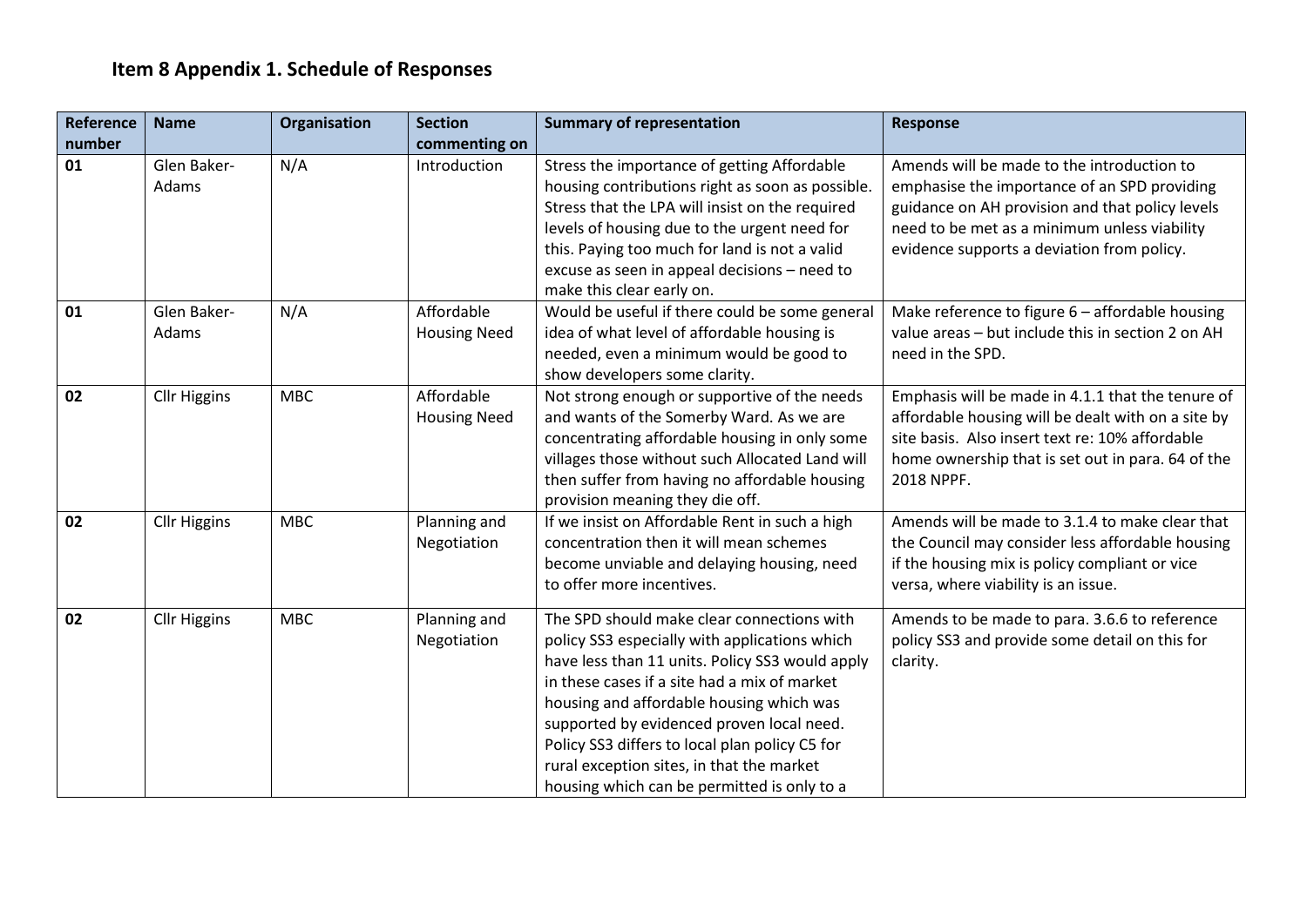| Reference | <b>Name</b>         | Organisation                                     | <b>Section</b>                    | <b>Summary of representation</b>                                                                                                                                                                                                                                                     | <b>Response</b>                                                                                   |
|-----------|---------------------|--------------------------------------------------|-----------------------------------|--------------------------------------------------------------------------------------------------------------------------------------------------------------------------------------------------------------------------------------------------------------------------------------|---------------------------------------------------------------------------------------------------|
| number    |                     |                                                  | commenting on                     |                                                                                                                                                                                                                                                                                      |                                                                                                   |
|           |                     |                                                  |                                   | level to cross subsidise the affordable housing.                                                                                                                                                                                                                                     |                                                                                                   |
| 02        | <b>Cllr Higgins</b> | <b>MBC</b>                                       | Planning and<br>Negotiation       | The SPD needs to be clearer in explaining that<br>the Council may consider less affordable<br>housing if the housing mix is policy compliant<br>or vice versa.                                                                                                                       | Amends will be made to emphasise this in 3.1.4                                                    |
| 03        | Louise Ward         | Persimmon<br>Homes North<br>Midlands             | Introduction                      | The introduction is clear and easily legible                                                                                                                                                                                                                                         | Comments welcomed                                                                                 |
| 03        | Louise Ward         | Persimmon<br>Homes North<br>Midlands             | Affordable<br><b>Housing Need</b> | This section is once again clear and it is good to<br>see the evidence base from which the Council<br>assess affordable housing need                                                                                                                                                 | Comments welcomed                                                                                 |
| 03        | Louise Ward         | Persimmon<br>Homes North<br>Midlands             | Planning &<br>Negotiation         | The approach to negotiation is subdivided<br>clearly and is highly informative.                                                                                                                                                                                                      | Comments welcomed                                                                                 |
| 04        | Don Pritchett       | N/A                                              | Affordable<br><b>Housing Need</b> | <b>High Amount</b>                                                                                                                                                                                                                                                                   |                                                                                                   |
| 05        | <b>Helen Dale</b>   | Country Land &<br><b>Business</b><br>Association | Introduction                      | Would like to highlight their recent Sustainable<br>Village Report which highlighted some key<br>issues with developments in rural areas.                                                                                                                                            | Noted                                                                                             |
| 05        | <b>Helen Dale</b>   | Country Land &<br><b>Business</b><br>Association | Affordable<br><b>Housing Need</b> | Pleased that the Melton Local Plan considers<br>rural broadband as one of the essential criteria<br>when considering prioritisation in rural areas.                                                                                                                                  | Noted                                                                                             |
| 05        | <b>Helen Dale</b>   | Country Land &<br><b>Business</b><br>Assoiation  | Planning &<br>Negotiation         | Concerned that the tone of the SPD is not as<br>positive as the MLP. May discourage<br>landowners from putting forward land in rural<br>areas for housing. Support the policy on rural<br>exception sites (RES) and welcome the local<br>authority's awareness of the need to ensure | An email was sent to Helen on 12.03.2019 for<br>clarity on this rep but no response was received. |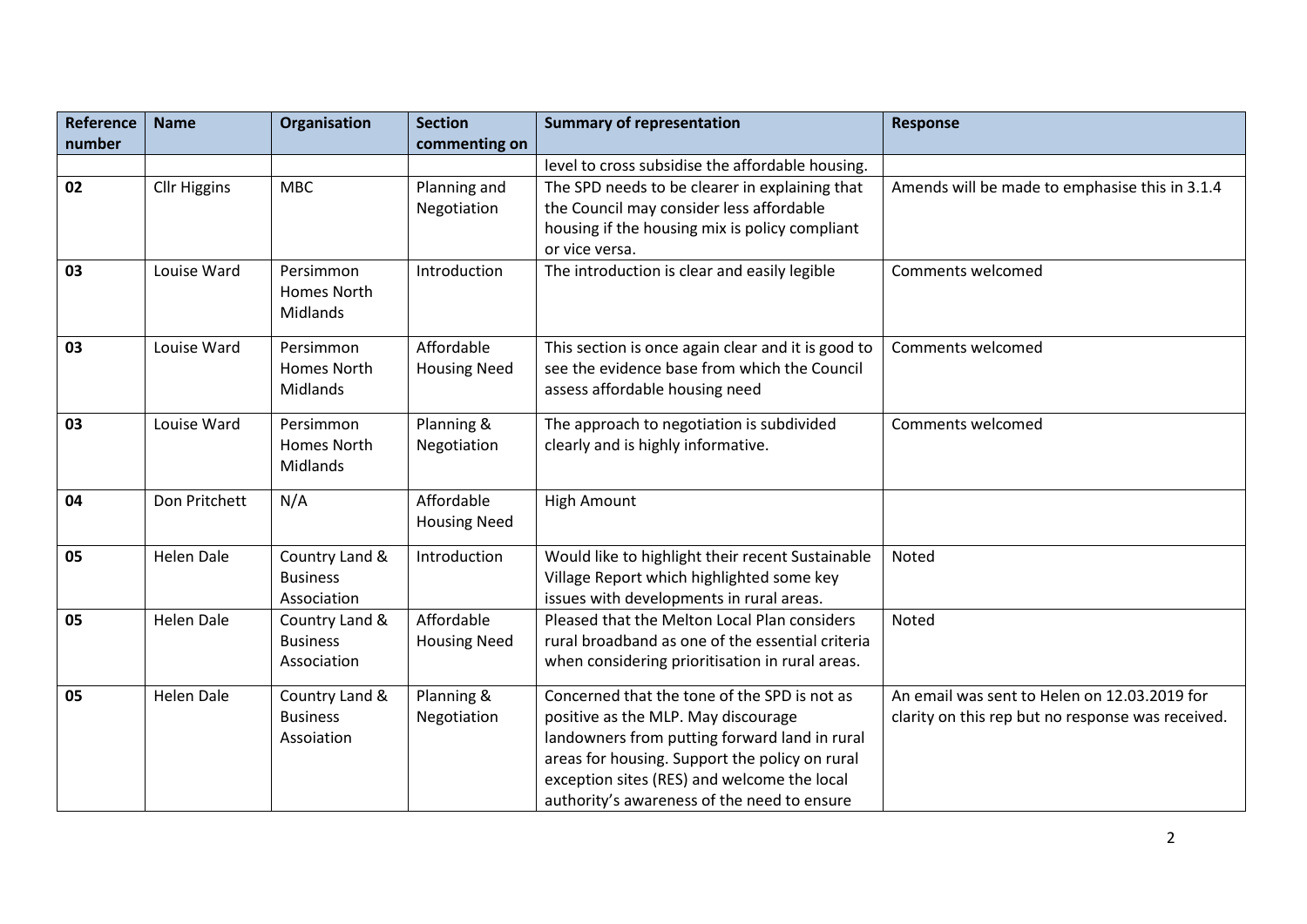| <b>Reference</b> | <b>Name</b>         | Organisation                    | <b>Section</b>                    | <b>Summary of representation</b>                                                                                                                                                                                                                                                                                                                                                                                                                                                                                                                                                                                                                                                                                                                                                                                                                                                                                                                                                                                                                                                                                                         | <b>Response</b>                                                                                                                                                                                                                                                                                                                                                                                                                                                                                                                                                                                  |
|------------------|---------------------|---------------------------------|-----------------------------------|------------------------------------------------------------------------------------------------------------------------------------------------------------------------------------------------------------------------------------------------------------------------------------------------------------------------------------------------------------------------------------------------------------------------------------------------------------------------------------------------------------------------------------------------------------------------------------------------------------------------------------------------------------------------------------------------------------------------------------------------------------------------------------------------------------------------------------------------------------------------------------------------------------------------------------------------------------------------------------------------------------------------------------------------------------------------------------------------------------------------------------------|--------------------------------------------------------------------------------------------------------------------------------------------------------------------------------------------------------------------------------------------------------------------------------------------------------------------------------------------------------------------------------------------------------------------------------------------------------------------------------------------------------------------------------------------------------------------------------------------------|
| number           |                     |                                 | commenting on                     |                                                                                                                                                                                                                                                                                                                                                                                                                                                                                                                                                                                                                                                                                                                                                                                                                                                                                                                                                                                                                                                                                                                                          |                                                                                                                                                                                                                                                                                                                                                                                                                                                                                                                                                                                                  |
| 06               | James<br>Chatterton | <b>William Davis</b><br>Limited | Affordable<br><b>Housing Need</b> | our villages remain sustainable. Development<br>must include an element of open market<br>housing on RES, to be able to cross subsidising<br>from the open market housing to the<br>affordable.<br>Formally object to the inclusion of paragraph<br>1.6.3. requiring applications to produce<br>evidence to state why a major development<br>site cannot provide more than the minimum<br>affordable housing requirement is totally<br>unreasonable.<br>Although expressed as a 'minimum'<br>requirement it is clear that the Inspector<br>regarded these percentages as relevant 'target'<br>figures. She also noted that "Paragraph 5.8.3 of<br>the Plan states that viability assessment may<br>be requested in exceptional circumstances<br>where an applicant considers that the level of<br>affordable housing provision being sought<br>would be unviable." Unless paragraph 1.6.3 of<br>the SPD is deleted, it could be that requests for<br>viability assessment would be become the<br>norm rather than the exception. This would<br>cause financial burdens on development which<br>NPPG states SPD's shouldn't do. Producing | The Inspector did not regard the 'minimum'<br>requirements as targets otherwise she would<br>have requested a modification to be made to the<br>wording.<br>Sites which are regular shaped sites, those with<br>no abnormal costs and those which are<br>greenfield are likely to cost less to develop and so<br>less likely to impact on viability. Appreciate that<br>there are other factors which can impact on<br>viability though. Amends will be made to 1.6.3 to<br>read as "examples would be some regular shaped<br>sites, some greenfield sites and sites with no<br>abnormal costs". |
|                  |                     |                                 |                                   | evidence against MLP Policy seems to mean<br>the SPD has new policy which is beyond legal<br>scope and would slow deliverability.                                                                                                                                                                                                                                                                                                                                                                                                                                                                                                                                                                                                                                                                                                                                                                                                                                                                                                                                                                                                        |                                                                                                                                                                                                                                                                                                                                                                                                                                                                                                                                                                                                  |
| 06               | James<br>Chatterton | <b>William Davis</b><br>Limited | Delivery                          | 4.1.3 Layout and Clustering - The proposed SPD<br>reduced numbers of clusters of no more than 6                                                                                                                                                                                                                                                                                                                                                                                                                                                                                                                                                                                                                                                                                                                                                                                                                                                                                                                                                                                                                                          | Amends to 4.1.3.1 to state approximately 6 units<br>rather than no more than 6 units.                                                                                                                                                                                                                                                                                                                                                                                                                                                                                                            |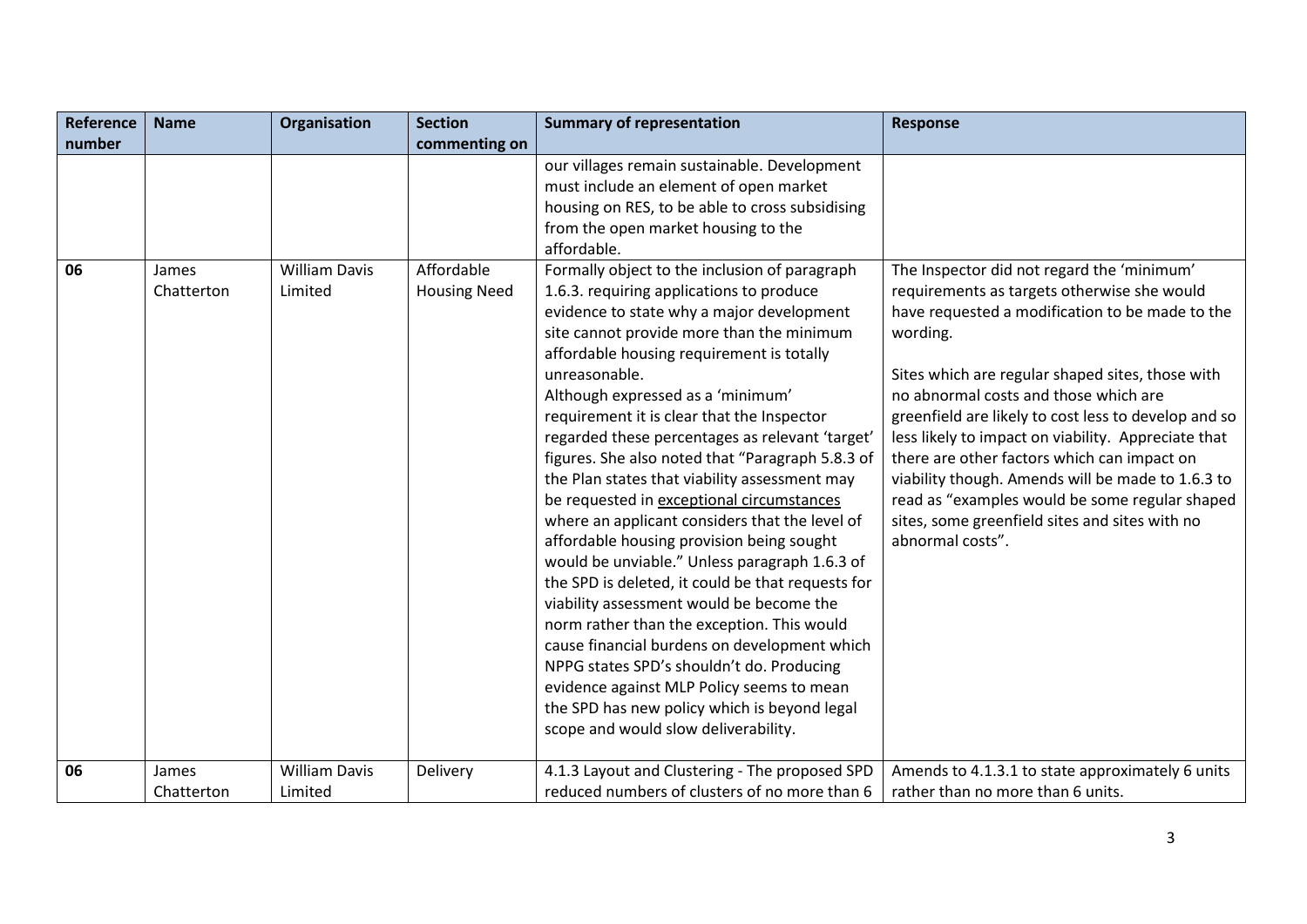| <b>Reference</b> | <b>Name</b> | Organisation                                        | <b>Section</b>            | <b>Summary of representation</b>                                                                                                                                                                                                                                                                                                                                                          | <b>Response</b>                                                                                                                                                                                                               |
|------------------|-------------|-----------------------------------------------------|---------------------------|-------------------------------------------------------------------------------------------------------------------------------------------------------------------------------------------------------------------------------------------------------------------------------------------------------------------------------------------------------------------------------------------|-------------------------------------------------------------------------------------------------------------------------------------------------------------------------------------------------------------------------------|
| number           |             |                                                     | commenting on             |                                                                                                                                                                                                                                                                                                                                                                                           |                                                                                                                                                                                                                               |
|                  |             |                                                     |                           | dwellings, regardless of type and tenure<br>specifics, would impact on the viability of<br>proposals, as Registered Providers prefer larger<br>groupings of affordable homes for ease of<br>management.                                                                                                                                                                                   |                                                                                                                                                                                                                               |
| 07               | Jacqui Salt | Natural England                                     | General                   | Natural England has no comments to make on<br>the SEA statement for Housing Mix and<br>Affordable Housing SPD                                                                                                                                                                                                                                                                             | <b>Noted</b>                                                                                                                                                                                                                  |
| 08               | Alex Child  | McCarthy &<br>Stone<br>Retirement<br>Lifestyles Ltd | Planning &<br>Negotiation | Para 3.1.6. Point 6<br>The NPPG expects any review requirement to<br>be set out as policy. The SPD is not a Plan and<br>Local Plan policy does not include this<br>provision. Such a requirement has not been<br>viability tested itself. As the SPD is not a Plan<br>and cannot make policy, this reference should<br>be withdrawn.                                                      | Amend the sentence before the bullet points in<br>this para. to read as "these will vary depending<br>on site specific circumstances and constraints but<br>could include":                                                   |
|                  |             |                                                     |                           | Para 3.3.2.2 Point 1 refers to any EVA being<br>proportionate to the deviation from policy<br>requirements, they suggested that extent of<br>deviation has limited impact on what is<br>required to be submitted given the<br>generally generic nature of the inputs that<br>are provided. The same extent of<br>information is likely to be required<br>whatever the extent of deviation | The information required is not the same<br>regardless of deviation e.g. for a smaller<br>deviation, we would only expect overall costs and<br>values. However, for a larger deviation, we<br>would expect a lot more detail. |
|                  |             |                                                     |                           | Para 3.3.2.2 Point 5 refers to information being<br>submitted on an open book basis.<br>It is questioned what is really meant by this                                                                                                                                                                                                                                                     | Amend to read "provide information and data on<br>a transparent basis".                                                                                                                                                       |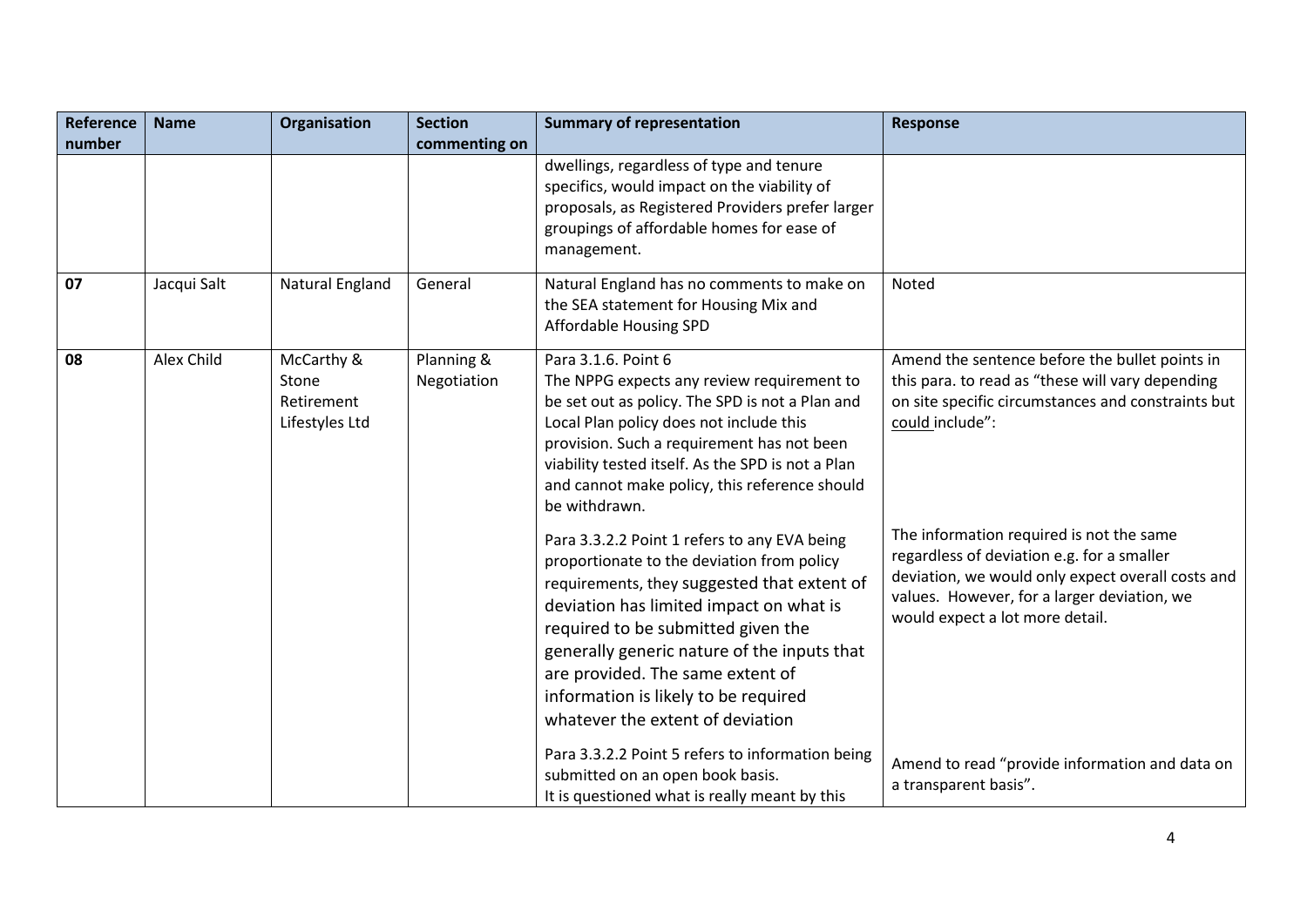| Reference | <b>Name</b> | Organisation | <b>Section</b> | <b>Summary of representation</b>                                                                                                                                                                                                                                                                                                                                      | <b>Response</b>                                                                                                                                                                                                                                                                                                                                                                                                  |
|-----------|-------------|--------------|----------------|-----------------------------------------------------------------------------------------------------------------------------------------------------------------------------------------------------------------------------------------------------------------------------------------------------------------------------------------------------------------------|------------------------------------------------------------------------------------------------------------------------------------------------------------------------------------------------------------------------------------------------------------------------------------------------------------------------------------------------------------------------------------------------------------------|
| number    |             |              | commenting on  |                                                                                                                                                                                                                                                                                                                                                                       |                                                                                                                                                                                                                                                                                                                                                                                                                  |
|           |             |              |                | term. It may be being used to suggest that an<br>Applicant should truly "open its books"<br>It may be that, what the Council is after is a<br>transparent and open process. If that is the<br>case, it is recommended that "an open book"<br>be replaced by "a transparent basis".                                                                                    |                                                                                                                                                                                                                                                                                                                                                                                                                  |
|           |             |              |                | Paragraph 3.3.2.5 point 3 and Para 3.3.3.2<br>suggests that where viability is marginal, then<br>planning permission may not be granted. If this<br>were to be an appropriate approach, then this<br>should be a matter for a Local Plan therefore<br>this reference should be withdrawn as a matter<br>of procedure.                                                 | Para. will be amended to alter the wording so<br>that the 3rd bullet point of 3.3.2.5 reads as<br>"Where an EVA demonstrates that viability will<br>greatly reduce or there will be zero affordable<br>housing provision, applications may not be<br>supported on the grounds of"                                                                                                                                |
|           |             |              |                | The generality of viability assessments at a plan<br>making level make it even more important that<br>subsequent affordable housing policies are<br>applied flexibly to ensure that the residential<br>development needed to meet the needs of all<br>the community comes forward. This approach<br>would prevent specialist accommodation for<br>older people coming | Para. 3.3.3.2 will be amended to read as "Some<br>viability evidence can indicate that a proposal has<br>marginal viability, even without making a<br>satisfactory contribution to affordable housing.<br>Such proposals may not be supported where the<br>Council considers the objectives of sustainable<br>development and the Local Plan are not being<br>met; and/or that the proposal is not deliverable". |
|           |             |              |                | Para 3.3.6.1 Accepted however feels the<br>Consultant instructed should be agreed<br>between the Council and Applicant and the<br>instruction should be agreed and made jointly.<br>Para 3.4.1 prescribes forms of older persons<br>housing and which Use Class they should fall in,<br>this paragraph should be withdrawn                                            | Insert wording after the second sentence to state<br>"the Consultant instructed should be agreed and<br>made jointly between the Council and Applicant".                                                                                                                                                                                                                                                         |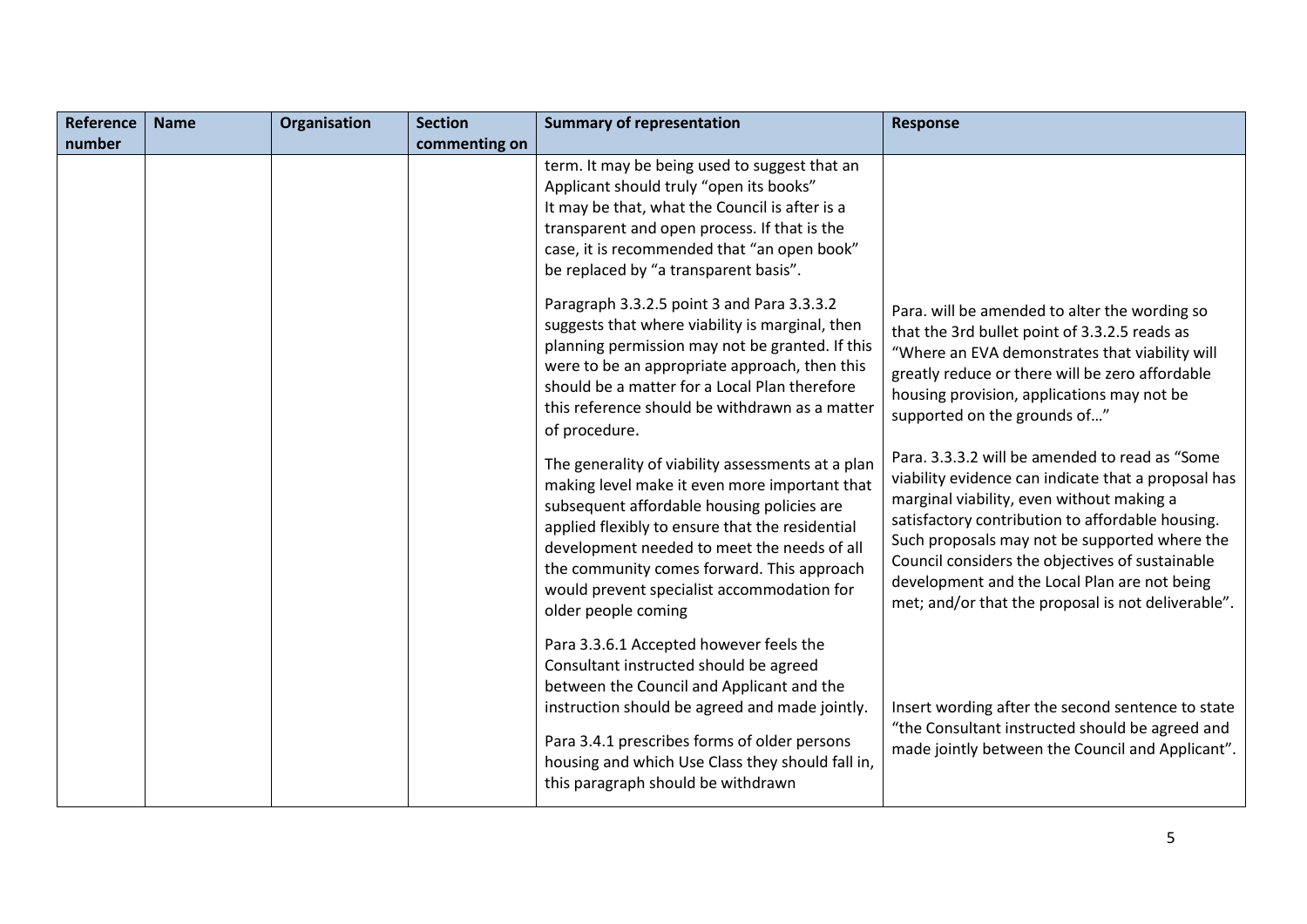| Reference | <b>Name</b> | Organisation                                        | <b>Section</b> | <b>Summary of representation</b>                                                                                                                                                                                                                                                                                                                                                                                                   | <b>Response</b>                                                                                                                                                                                                                                                                                                                            |
|-----------|-------------|-----------------------------------------------------|----------------|------------------------------------------------------------------------------------------------------------------------------------------------------------------------------------------------------------------------------------------------------------------------------------------------------------------------------------------------------------------------------------------------------------------------------------|--------------------------------------------------------------------------------------------------------------------------------------------------------------------------------------------------------------------------------------------------------------------------------------------------------------------------------------------|
| number    |             |                                                     | commenting on  |                                                                                                                                                                                                                                                                                                                                                                                                                                    |                                                                                                                                                                                                                                                                                                                                            |
| 08        | Alex Child  | McCarthy &<br>Stone<br>Retirement<br>Lifestyles Ltd | Delivery       | Para 4.4.4.2 Issue is not taken with the facilities<br>that constitute extra care but its statement<br>that EC falls within Class C3 and the suggestion<br>that those facilities identified are indicative of<br>a C3 use is misguided and erroneous.                                                                                                                                                                              | The respondent has misunderstood the<br>paragraph. To provide clarity though, the<br>wording of this para. has been amended slightly.                                                                                                                                                                                                      |
|           |             |                                                     |                | Para 4.4.5.1 adds to potential confusion in<br>stating that such schemes will be supported<br>"provided that it falls within the appropriate<br>Use Class".<br>It is not at all clear what is meant to be<br>achieved by reference to "appropriate use<br>class" recommended paragraph 4.4.4.2 should<br>be withdrawn and Paragraph<br>4.4.5.1 amended by deletion of "provided that                                               | Remove "provided that it falls within the<br>appropriate use class".                                                                                                                                                                                                                                                                       |
|           |             |                                                     |                | if falls within the appropriate use class"<br>Para 4.4.5.2 is somewhat difficult to follow,<br>and it is unclear what is intended.<br>(a) Is it saying that supported housing may take<br>the place of affordable housing?<br>(b) Is it suggesting that it must include<br>additional communal spaces or lifetime<br>homes/ wheelchair accessibility? It is<br>recommended that the paragraph be reviewed<br>and re-consulted upon | Amend para. to read "where justified by need,<br>the Council may seek an element of affordable<br>housing provision in the form of supported<br>housing (where dwellings may be provided<br>together with additional communal space and<br>facilities) or homes provided to lifetime homes or<br>full wheelchair accessibility standards". |
|           |             |                                                     |                | Para 4.4.5.3. Whilst the acknowledgment of<br>higher costs is supported, it should be made<br>clear that affordable housing will be sought<br>only in appropriate circumstances.<br>Leicestershire ASCS support should not be a                                                                                                                                                                                                    | Amend to read "in the case of affordable<br>housing, the views of LCC "                                                                                                                                                                                                                                                                    |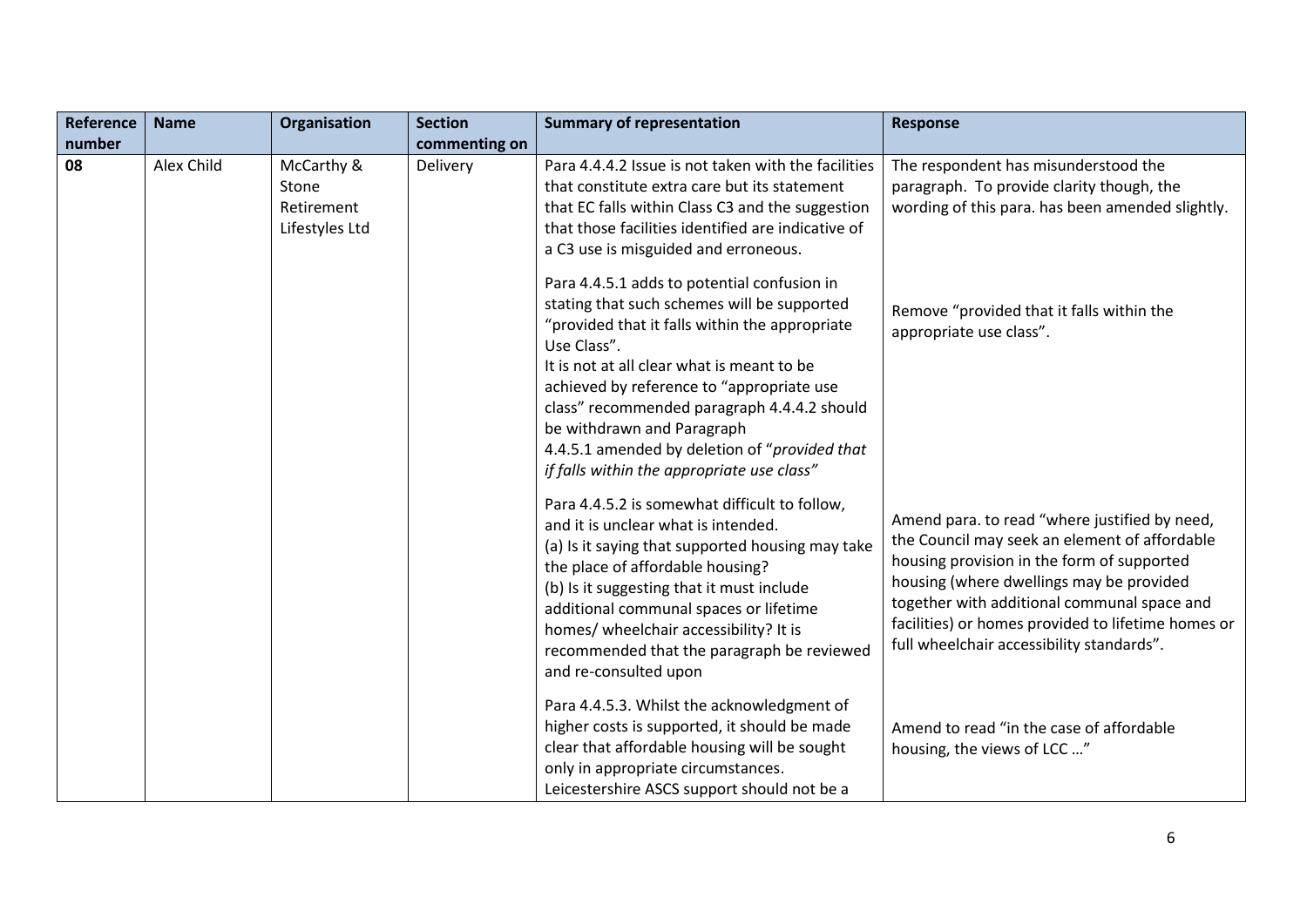| <b>Reference</b> | <b>Name</b> | <b>Organisation</b> | <b>Section</b> | <b>Summary of representation</b>                                                                                                                                                                                                                                                                                                                                             | <b>Response</b>                                                                                                                                                             |
|------------------|-------------|---------------------|----------------|------------------------------------------------------------------------------------------------------------------------------------------------------------------------------------------------------------------------------------------------------------------------------------------------------------------------------------------------------------------------------|-----------------------------------------------------------------------------------------------------------------------------------------------------------------------------|
| number           |             |                     | commenting on  |                                                                                                                                                                                                                                                                                                                                                                              |                                                                                                                                                                             |
|                  |             |                     |                | factor in determining viability or the planning<br>application as this may prevent alternative<br>forms of EC provision from coming forward.                                                                                                                                                                                                                                 |                                                                                                                                                                             |
|                  |             |                     |                | Para 4.4.5.4. this approach is erroneous as<br>some forms of EC provision may be<br>appropriate for AH provision and some may<br>not. The separation of "Extra Care Housing"<br>from "supported Housing" is at odds with<br>4.4.5.1.                                                                                                                                         | Amend wording to the second sentence of<br>para.4.4.5.4 to read "in the case of some<br>applications, the affordable housing provision<br>may be more appropriately sought" |
|                  |             |                     |                | Para 4.4.5.5. As identified by the SHMA the<br>majority need for housing for older people is<br>market housing for sale and not AH. The<br>starting point for assessment should therefore<br>be the need for AH against the need for market<br>housing as acknowledged in part later by<br>reference to the SHMA.                                                            | No amends will be made as the para. relates to<br>affordable not market housing.                                                                                            |
|                  |             |                     |                | Para 4.4.5. The reference to HAPPI standards is<br>not relevant to the assessment of affordable<br>housing need and should therefore be<br>withdrawn.                                                                                                                                                                                                                        | The reference to HAPPI standards is not in<br>relation to just AH and the para. does not state<br>that it is to assess AH need and so the wording<br>will not be changed.   |
|                  |             |                     |                | Overall this section is unclear and would<br>benefit from wholesale review.Recommended<br>that this may be approached by dealing with<br>categories of older persons housing separately<br>and without reference to "supported housing".<br>AH viability considerations and development<br>expectations (such as wheelchair housing)<br>should also be dealt with separately |                                                                                                                                                                             |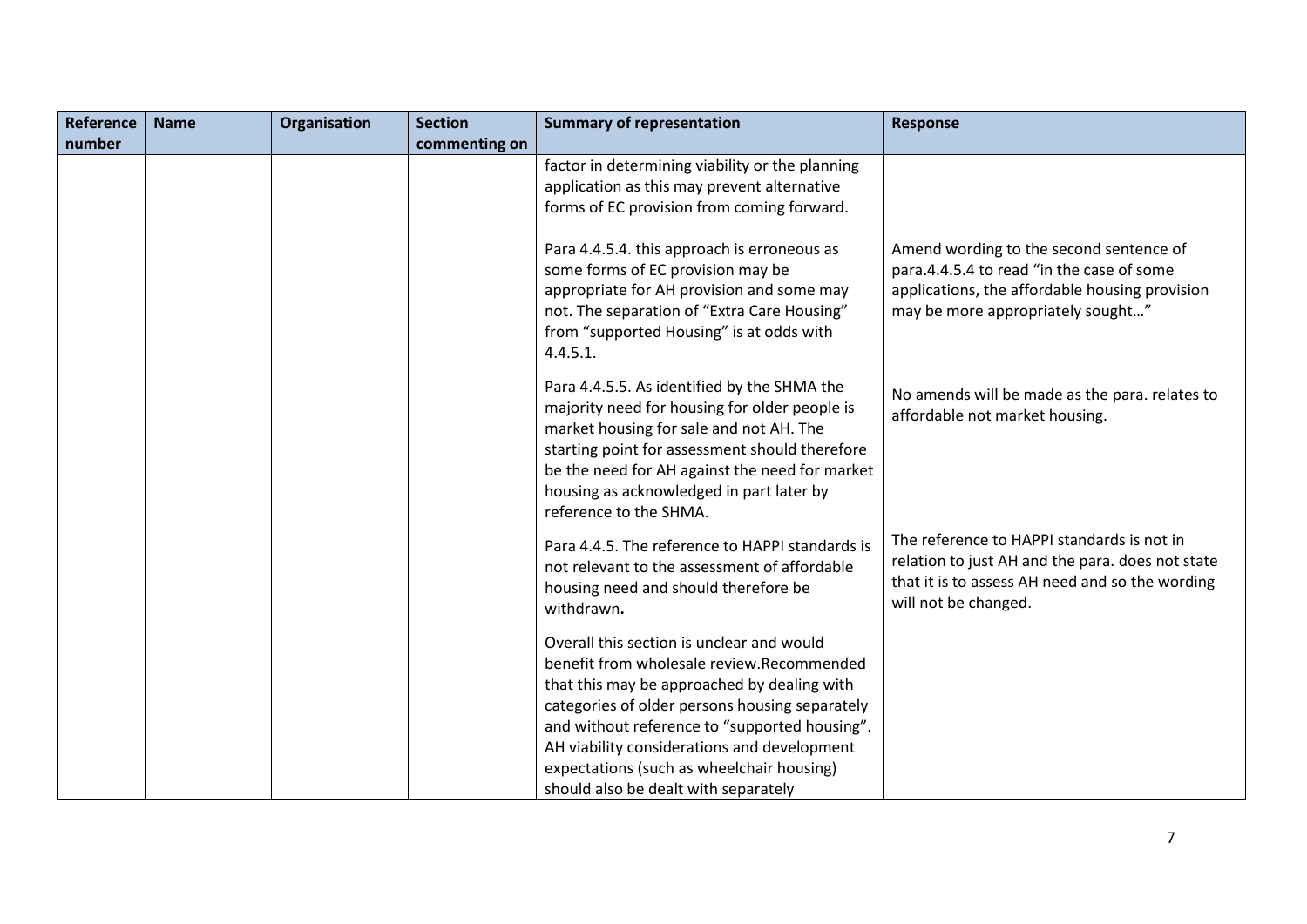| <b>Reference</b> | <b>Name</b>   | Organisation                                                                   | <b>Section</b>                    | <b>Summary of representation</b>                                                                                                                                                                                                                                                                                                                                                                                                                                                                                                                                                                                                                                                                        | <b>Response</b>                                                                                                                                                                                                                                                                                                                                                                                                                                                                                                                                                                                                                                                        |
|------------------|---------------|--------------------------------------------------------------------------------|-----------------------------------|---------------------------------------------------------------------------------------------------------------------------------------------------------------------------------------------------------------------------------------------------------------------------------------------------------------------------------------------------------------------------------------------------------------------------------------------------------------------------------------------------------------------------------------------------------------------------------------------------------------------------------------------------------------------------------------------------------|------------------------------------------------------------------------------------------------------------------------------------------------------------------------------------------------------------------------------------------------------------------------------------------------------------------------------------------------------------------------------------------------------------------------------------------------------------------------------------------------------------------------------------------------------------------------------------------------------------------------------------------------------------------------|
| number           |               |                                                                                | commenting on                     |                                                                                                                                                                                                                                                                                                                                                                                                                                                                                                                                                                                                                                                                                                         |                                                                                                                                                                                                                                                                                                                                                                                                                                                                                                                                                                                                                                                                        |
| 09               | Kevin Foreman | Affordable Home<br>Options (and<br>representing<br>Greenlight<br>Developments) | Introduction                      | 1.6.3 - We question the likelihood of the<br>Council being able to deliver more than the<br>minimum target affordable housing on<br>individual sites.<br>1.6.4 - The ability of a development of 10<br>dwellings to comply with Para 61 (NPPF 2018)<br>is likely to be very constrained in economic<br>terms. Typically the flexibility to meet these<br>requirements improves with larger scale<br>developments.<br>From our wider experience we would suggest<br>that the threshold should be higher at a<br>minimum of 21 dwellings for application of LPP<br>C2 housing mix.<br>In addition we question why Extra Care<br>housing should be included within the remit of<br>the housing mix policy. | Sites which are regular shaped sites, those with<br>no abnormal costs and those which are<br>greenfield are likely to cost less to develop and so<br>less likely to impact on viability. Appreciate that<br>there are other factors which can impact on<br>viability though. Amends will be made to 1.6.3 to<br>read as "examples would be some regular shaped<br>sites, some greenfield sites and sites with no<br>abnormal costs".<br>Amend para. 1.6.4 to read "residential proposals<br>for developments for 10 or more dwellings<br>should seek to provide an appropriate mix and<br>size of dwellings, which could include extra care<br>and accessible housing. |
|                  |               |                                                                                |                                   | 1.6.6 - Reword to illustrate that HEDNA<br>indicates that around 20% of affordable<br>housing provision should be of an intermediate<br>tenure (e.g. shared ownership) and the<br>remainder being social or affordable rented<br>housing, which will be adjusted on a site by site<br>basis to take account of other local evidence.                                                                                                                                                                                                                                                                                                                                                                    | Amend para. 1.6.6 to include reference to site by<br>site and other evidence.                                                                                                                                                                                                                                                                                                                                                                                                                                                                                                                                                                                          |
| 09               | Kevin Foreman | Affordable Home<br>Options (and<br>representing                                | Affordable<br><b>Housing Need</b> | 2.1.2 - In practical terms that an Applicant will<br>voluntarily offer to provide more affordable<br>housing than the minimum target for the                                                                                                                                                                                                                                                                                                                                                                                                                                                                                                                                                            | Amends will be made to the para. 1.6.3 to read<br>"some easier to develop greenfield sites".<br>Sentence to be inserted at the end of the para. to                                                                                                                                                                                                                                                                                                                                                                                                                                                                                                                     |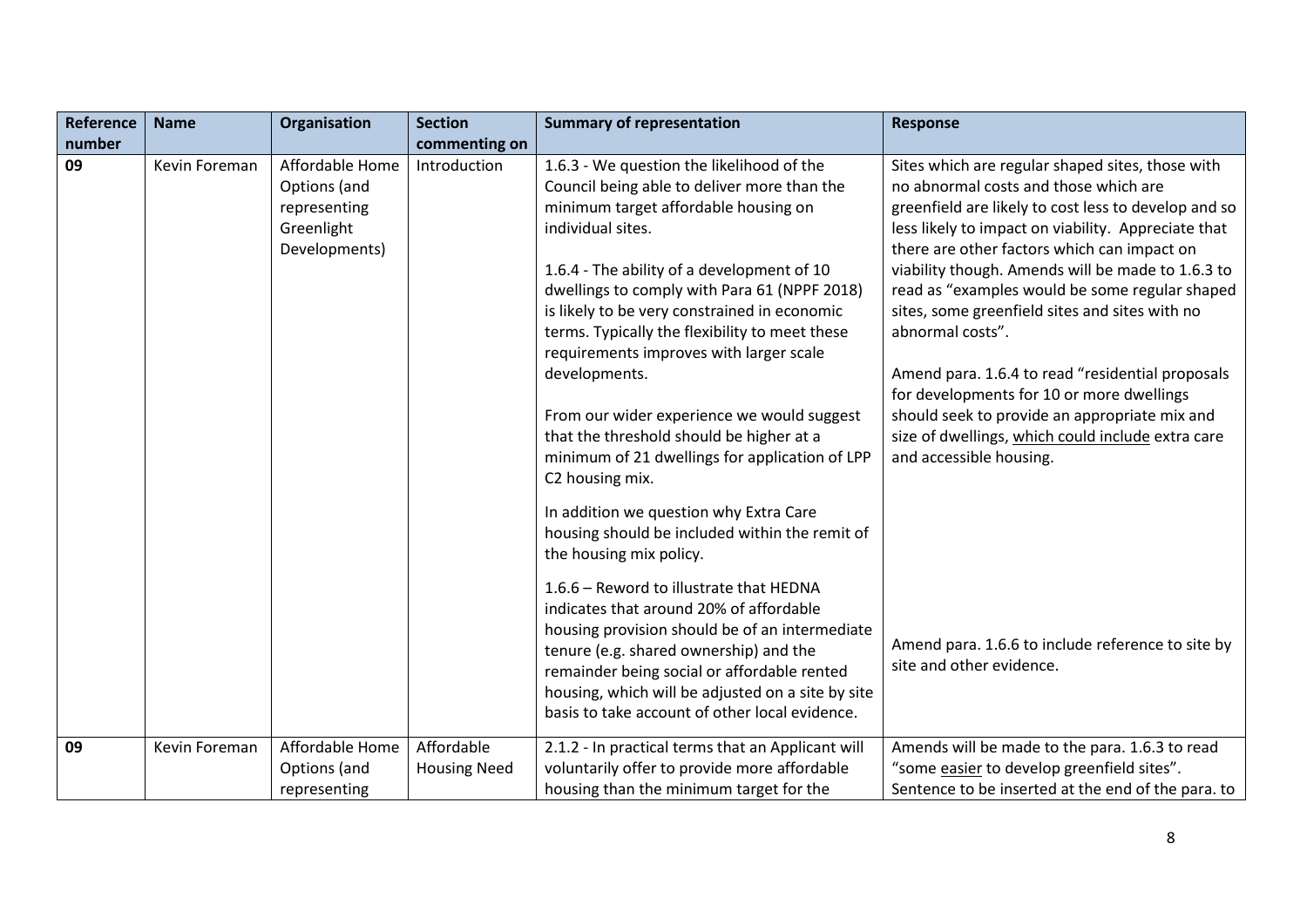| <b>Reference</b> | <b>Name</b>   | Organisation                                                                   | <b>Section</b>            | <b>Summary of representation</b>                                                                                                                                                                                                                                                                                                                                                                                                                                                                     | Response                                                                                                                                                                                                                                                                                                                                                |
|------------------|---------------|--------------------------------------------------------------------------------|---------------------------|------------------------------------------------------------------------------------------------------------------------------------------------------------------------------------------------------------------------------------------------------------------------------------------------------------------------------------------------------------------------------------------------------------------------------------------------------------------------------------------------------|---------------------------------------------------------------------------------------------------------------------------------------------------------------------------------------------------------------------------------------------------------------------------------------------------------------------------------------------------------|
| number           |               |                                                                                | commenting on             |                                                                                                                                                                                                                                                                                                                                                                                                                                                                                                      |                                                                                                                                                                                                                                                                                                                                                         |
|                  |               | Greenlight<br>Developments)                                                    |                           | location in question. Assuming that is the case<br>the onus will then be on the Council to prove<br>otherwise, so in effect turning the normal<br>approach to planning viability on its head. We<br>believe this text adds a layer of confusion<br>which is unnecessary.                                                                                                                                                                                                                             | read "further guidance can be found in tables 6.1<br>- 6.6 of MBC/WP5Revised Local Plan and<br>Community Infrastructure Levy viability Study"<br>(or subsequent revisions to the whole plan<br>viability assessment) and the SHLAA evidence for<br>the Local Plan (or any subsequent revisions)".                                                       |
|                  |               |                                                                                |                           | 2.1.4 - This text is poorly worded as it assumes<br>an adversarial position between LPA and<br>Applicant which can only be resolved by the<br>submission of a viability case. In short the<br>approach referenced seems too restrictive.                                                                                                                                                                                                                                                             | State in para. 2.1.4 that the level of detail<br>expected in an EVA will be proportionate to the<br>deviation from policy (as in 3.3.2.2) and that<br>consideration will be given to the alteration of<br>schemes etc (as in 3.1.6).                                                                                                                    |
| 09               | Kevin Foreman | Affordable Home<br>Options (and<br>representing<br>Greenlight<br>Developments) | Planning &<br>Negotiation | 3.1.5 - Planning viability submissions generally<br>seek to demonstrate that due to unviability a<br>site/development scheme cannot support the<br>delivery of the full range of planning policy<br>requirements. The viability may for example<br>illustrate that both affordable housing and<br>S106 financial contributions need to be<br>reduced. Within this process sensitivity<br>modelling can demonstrate the impact of<br>varying levels of affordable housing/financial<br>contributions. | Noted<br>Amends to para. 3.1.5 to read "the applicant<br>needs to make clear which of all the planning<br>requirements (not just affordable housing) can<br>be met and which cannot and the scale of any<br>shortfall. Further discussions will need to take<br>place with the Local Planning Authority and the<br>County Council if this is the case". |
|                  |               |                                                                                |                           | 3.1.6 - Whilst periodic review of viability may<br>be appropriate in certain cases we believe that<br>the Council should be clear that this would<br>generally apply to large scale (100 units plus)<br>multi-phase housing delivery schemes.<br>3.2.2 - The comments made at the Workshop<br>suggest that engagement with Council officers                                                                                                                                                          | No amends will be made to 3.1.6 as the wording<br>states "will vary depending on site specific<br>circumstances"                                                                                                                                                                                                                                        |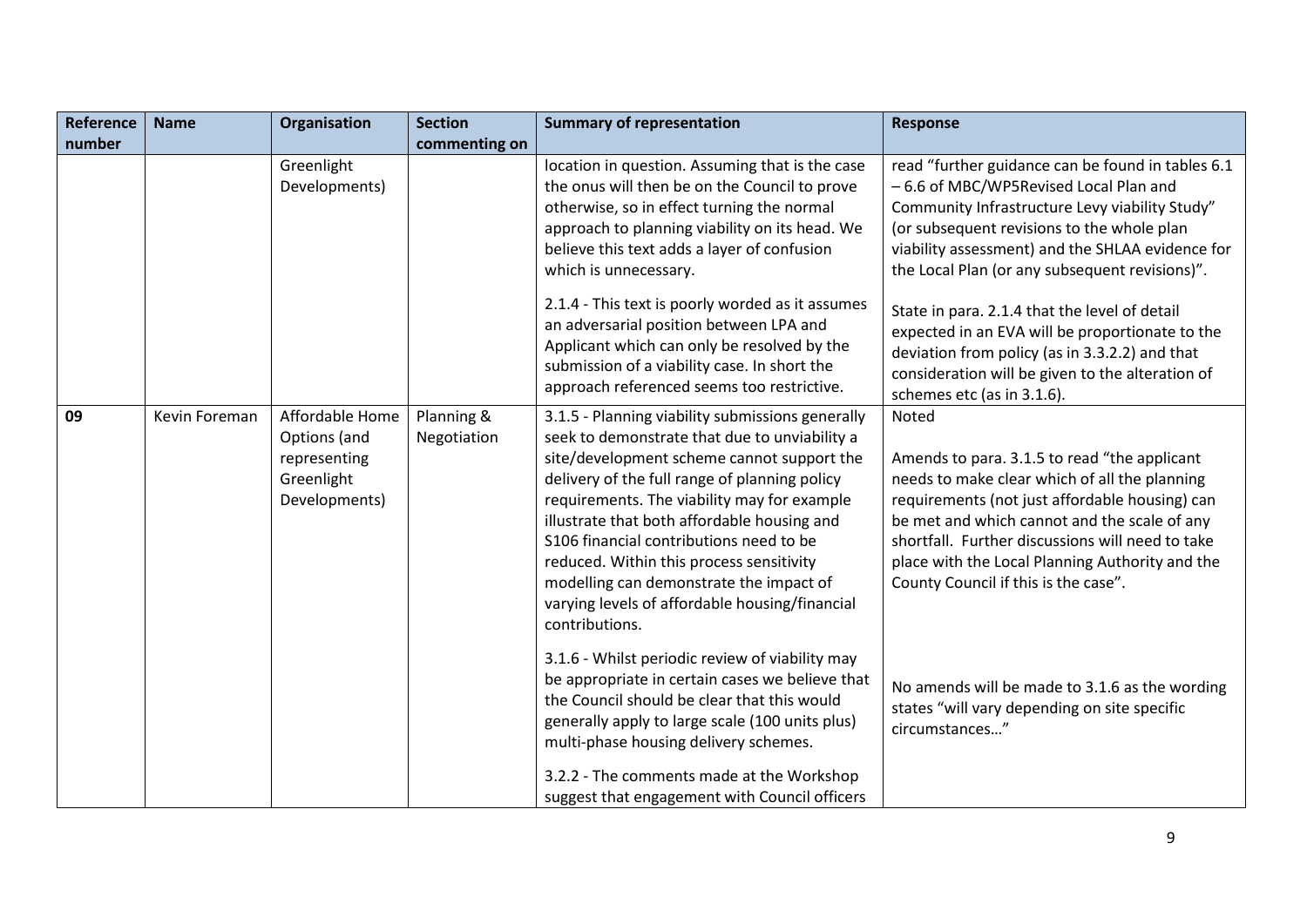| <b>Reference</b> | <b>Name</b> | Organisation                                                                                                                                                                                | <b>Section</b>               | <b>Summary of representation</b>                                                                                                                                                                                                                                                  | <b>Response</b>                                                                                                                                |
|------------------|-------------|---------------------------------------------------------------------------------------------------------------------------------------------------------------------------------------------|------------------------------|-----------------------------------------------------------------------------------------------------------------------------------------------------------------------------------------------------------------------------------------------------------------------------------|------------------------------------------------------------------------------------------------------------------------------------------------|
| number           |             |                                                                                                                                                                                             | commenting on                |                                                                                                                                                                                                                                                                                   |                                                                                                                                                |
|                  |             |                                                                                                                                                                                             |                              | is likely to take place before meaningful<br>contact with RP's.                                                                                                                                                                                                                   | Engagement needs to be made with the Council<br>Officers and a Registered Provider around the<br>same time.                                    |
|                  |             |                                                                                                                                                                                             |                              | 3.2.3 - Evidence of detailed RP offers is usually<br>available nearer to construction stage and after<br>the S106 Agreement has been completed.                                                                                                                                   | This has historically occurred but to avoid<br>schemes needing to be altered after the s.106                                                   |
|                  |             |                                                                                                                                                                                             |                              | 3.3.1.1 - Unviability is not simply focused on<br>affordable housing but the wider S106<br>requirements and this should be reflected in                                                                                                                                           | agreement has been completed, we are advising<br>engagement with RPs to avoid new PP needing to<br>be sought and s.106s to be varied.          |
|                  |             |                                                                                                                                                                                             |                              | the text.<br>3.3.3.2 - The final sentence of the text does                                                                                                                                                                                                                        | Alter the wording to para. 3.3.1.1 so that it<br>instead reads as "In circumstances where an                                                   |
|                  |             |                                                                                                                                                                                             |                              | not appear to add any clarity to the guidance.<br>We find it both unhelpful and confusing. We<br>suggest that it is omitted.                                                                                                                                                      | applicant considers the scheme unviable and the<br>affordable housing requirements cannot be<br>met"                                           |
|                  |             |                                                                                                                                                                                             |                              | 3.3.4.1 - Our wider experience confirms that a<br>significant proportion of planning viability<br>cases are based on outline planning                                                                                                                                             | The final sentence of para. 3.3.3.2 will be<br>omitted.                                                                                        |
|                  |             | applications. The due diligence on design,<br>layout, technical evidence and costs are<br>generally known at this stage and can<br>therefore form the core inputs for viability<br>testing. | Noted but no amends to make. |                                                                                                                                                                                                                                                                                   |                                                                                                                                                |
|                  |             |                                                                                                                                                                                             |                              | 3.4.1 - We disagree with the final bullet point<br>which states that extra care developments are<br>required to contribute to affordable housing.<br>The important point is whether the proposed<br>developments should be treated as falling<br>within Class C2 or C3 of the UCO | Amend wording to para. 3.4.1 state that any<br>open market sheltered or extra care<br>developments are required to make an AH<br>contribution. |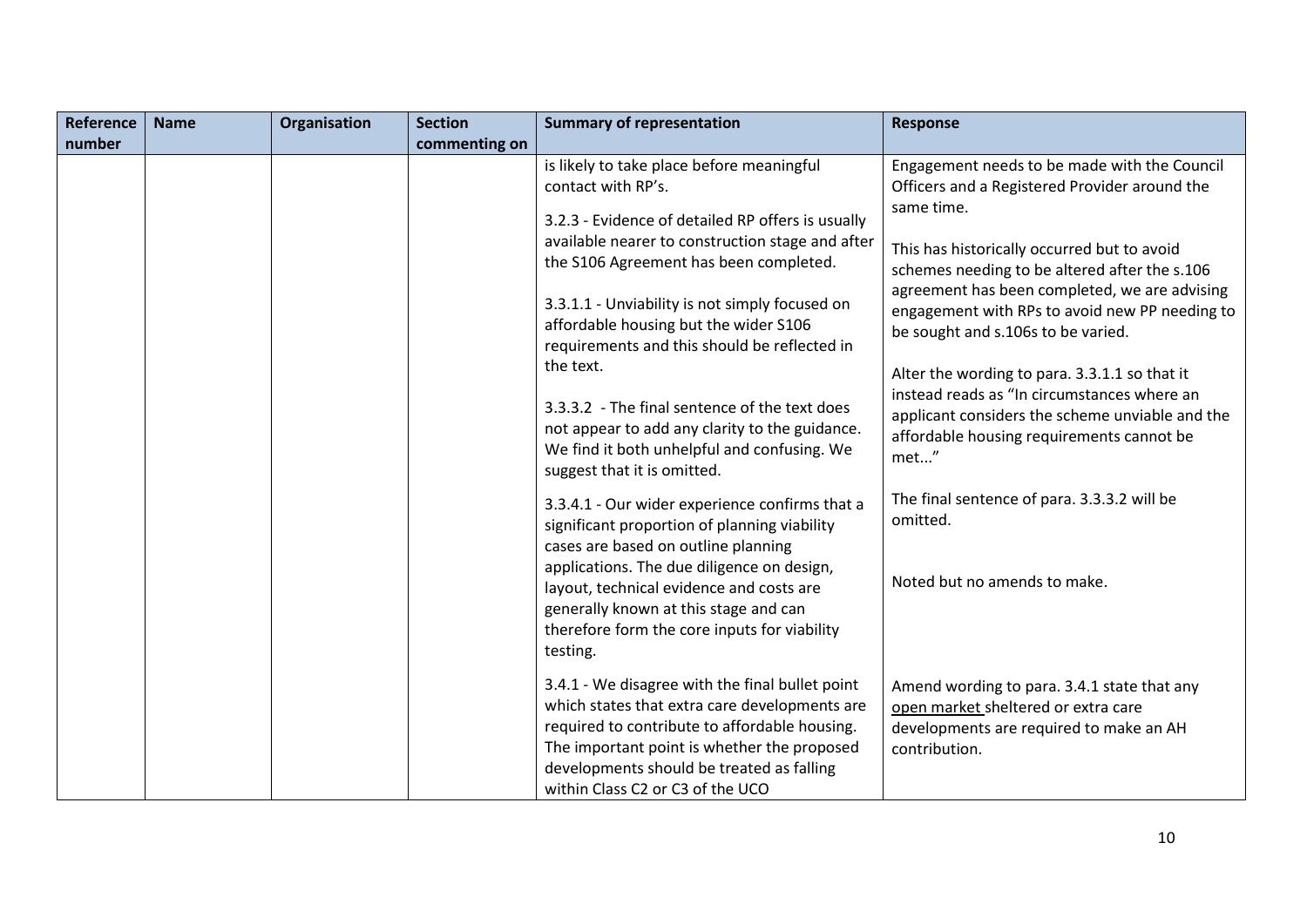| <b>Reference</b> | <b>Name</b>       | Organisation                                                                   | <b>Section</b>                      | <b>Summary of representation</b>                                                                                                                                                                                                                                                                                                                                                                                                       | <b>Response</b>                                                                                                                                                        |
|------------------|-------------------|--------------------------------------------------------------------------------|-------------------------------------|----------------------------------------------------------------------------------------------------------------------------------------------------------------------------------------------------------------------------------------------------------------------------------------------------------------------------------------------------------------------------------------------------------------------------------------|------------------------------------------------------------------------------------------------------------------------------------------------------------------------|
| number           |                   |                                                                                | commenting on                       |                                                                                                                                                                                                                                                                                                                                                                                                                                        |                                                                                                                                                                        |
| 09               | Kevin Foreman     | Affordable Home<br>Options (and<br>representing<br>Greenlight<br>Developments) | Delivery                            | 4.1.1.1 - We would encourage the Council to<br>add to this text by stating that the 80/20 mix is<br>the base position but that each site will be<br>considered on its own merits having regard to<br>local needs evidenced from a range of sources<br>not just the 2017 report.                                                                                                                                                        | These amends are going to be made. Will also be<br>adding in wording re: para 64 of the 2018 NPPF<br>(10% of all units to be AHO and wording re:<br>footnote to this). |
|                  |                   |                                                                                |                                     | 4.1.3.1 - Bullet point one specifies a maximum<br>of 6 dwelling affordable clusters. In our<br>experience this is a low number, particularly on<br>larger scale developments.                                                                                                                                                                                                                                                          | Amending wording to state approximately 6<br>dwellings.                                                                                                                |
|                  |                   |                                                                                |                                     | 4.4.5.2 & 4.4.5.4 - In the context of our<br>comments above (3.4.1) we do not agree that<br>affordable housing should apply to extra care<br>developments where minimum weekly care<br>packages are an entry requirement.                                                                                                                                                                                                              | As in response to rep in 3.4.1, extra care is<br>sometimes open market housing and so would<br>have a AH requirement.                                                  |
| 09               | Kevin Foreman     | Affordable Home<br>Options (and<br>representing<br>Greenlight<br>Developments) | <b>SPD Monitoring</b><br>and Review | As general observations:<br>We would comment on the lack of reference to<br>the application of vacant building credit in<br>determining the quantum of AH delivery as<br>specified in Paragraph 63 of the NPPF 2018.<br>We would also expect reference to Paragraph<br>64 of the NPPF 2018. It is interesting to note<br>the conflict between the stated 80/20 tenure<br>mix and the requirement for 10% affordable<br>home ownership. | Insertion will be made re: VBC at para. 3.10.<br>Insertion will be made regarding this at para.<br>4.1.1.2 and 4.1.1.3.                                                |
| 10               | Matthew<br>Dawber | Savills (on behalf<br>of Barwood)                                              | Introduction                        | Barwood welcomes additional guidance<br>however Reference to the NPPF 2019 should<br>be clarified                                                                                                                                                                                                                                                                                                                                      | The paragraphing numbering is the same<br>between the 2018 and 2019 iterations of the<br>NPPF for all of the relevant paragraphs in this                               |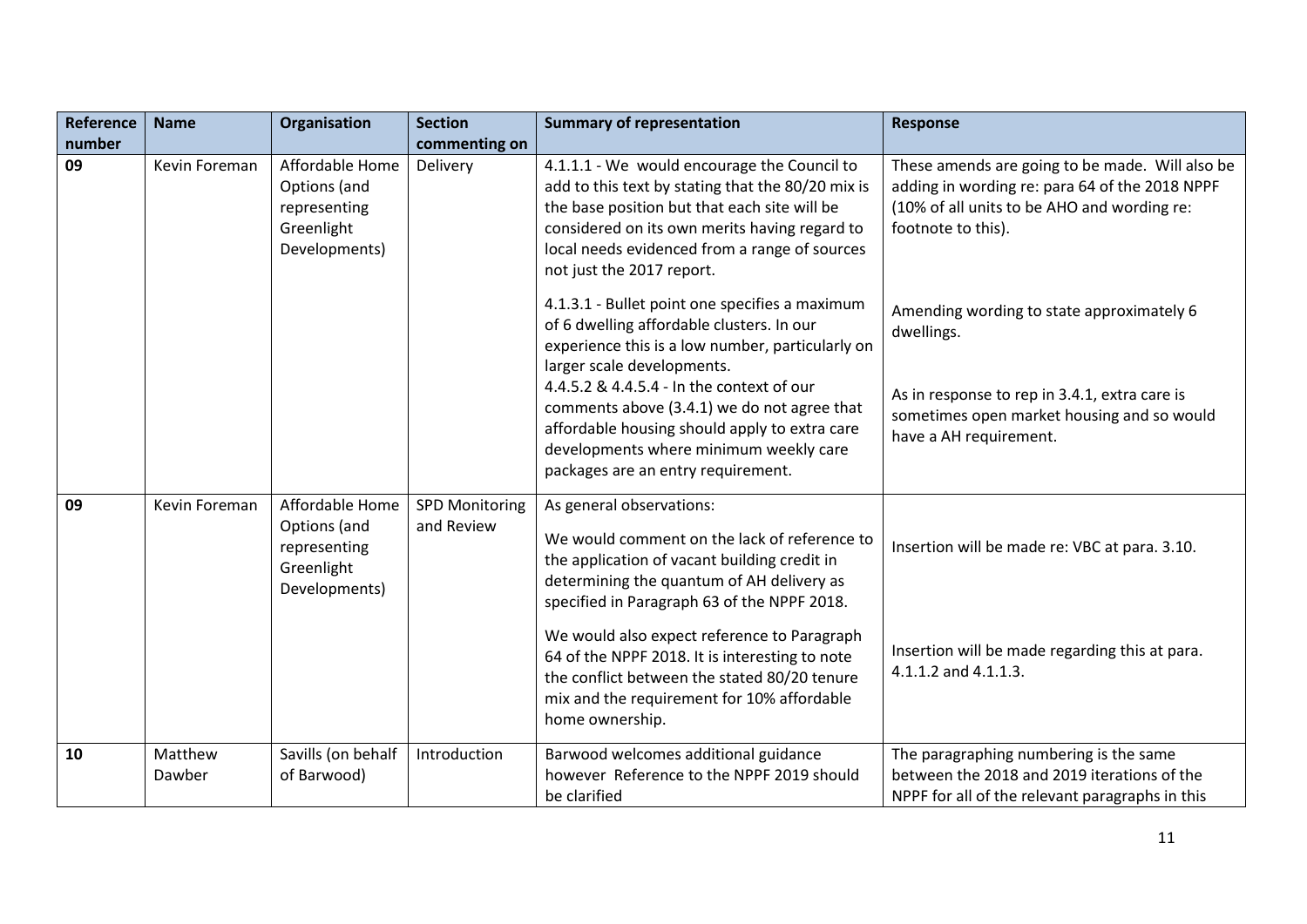| <b>Reference</b> | <b>Name</b>       | Organisation                      | <b>Section</b>                    | <b>Summary of representation</b>                                                                                                                                                                                                                                                                                                                                                                               | <b>Response</b>                                                                            |
|------------------|-------------------|-----------------------------------|-----------------------------------|----------------------------------------------------------------------------------------------------------------------------------------------------------------------------------------------------------------------------------------------------------------------------------------------------------------------------------------------------------------------------------------------------------------|--------------------------------------------------------------------------------------------|
| number           |                   |                                   | commenting on                     |                                                                                                                                                                                                                                                                                                                                                                                                                |                                                                                            |
|                  |                   |                                   |                                   |                                                                                                                                                                                                                                                                                                                                                                                                                | SPD but reference to the 2018 version will be<br>changed to read '2019'.                   |
| 10               | Matthew<br>Dawber | Savills (on behalf<br>of Barwood) | Affordable<br><b>Housing Need</b> | The recognition of the viability challenges<br>facing the sustainable neighbourhoods, is<br>welcomed.                                                                                                                                                                                                                                                                                                          | Noted                                                                                      |
|                  |                   |                                   |                                   | It is considered reasonable for the Council to<br>request deviation from the required<br>percentage of affordable housing to be<br>justified by an Economic Viability Assessment<br>(EVA).                                                                                                                                                                                                                     |                                                                                            |
|                  |                   |                                   |                                   | Considered reasonable that the cost for review<br>of detailed EVAs is met by the applicant,<br>However, this cost should be reasonable and<br>agreed at the outset of the planning<br>application process, or potentially through a<br>PPA agreement.                                                                                                                                                          | Amend text to reflect this.                                                                |
| 10               | Matthew<br>Dawber | Savills (on behalf<br>of Barwood) | Planning &<br>Negotiation         | Housing Needs Survey was completed prior to<br>the publication of the latest iteration of the<br>NPPF which broadens the definition of<br>affordable housing. As such it is not clear as to<br>whether the need for Starter Homes,<br>discounted market sales housing and other<br>affordable routes to home ownership have<br>been considered as options for inclusion within<br>the tenure split of the SPD. | Amends to be made to 4.1.1 to reflect NPPF<br>para.64 and the new definitions.             |
|                  |                   |                                   |                                   | Para 3.2.3 states that the Council will need<br>evidence of detailed offers from RPs for the<br>units they are intending to take and have a                                                                                                                                                                                                                                                                    | Amend wording to para. 3.2.3 to state "the<br>Council require evidence of detailed offers" |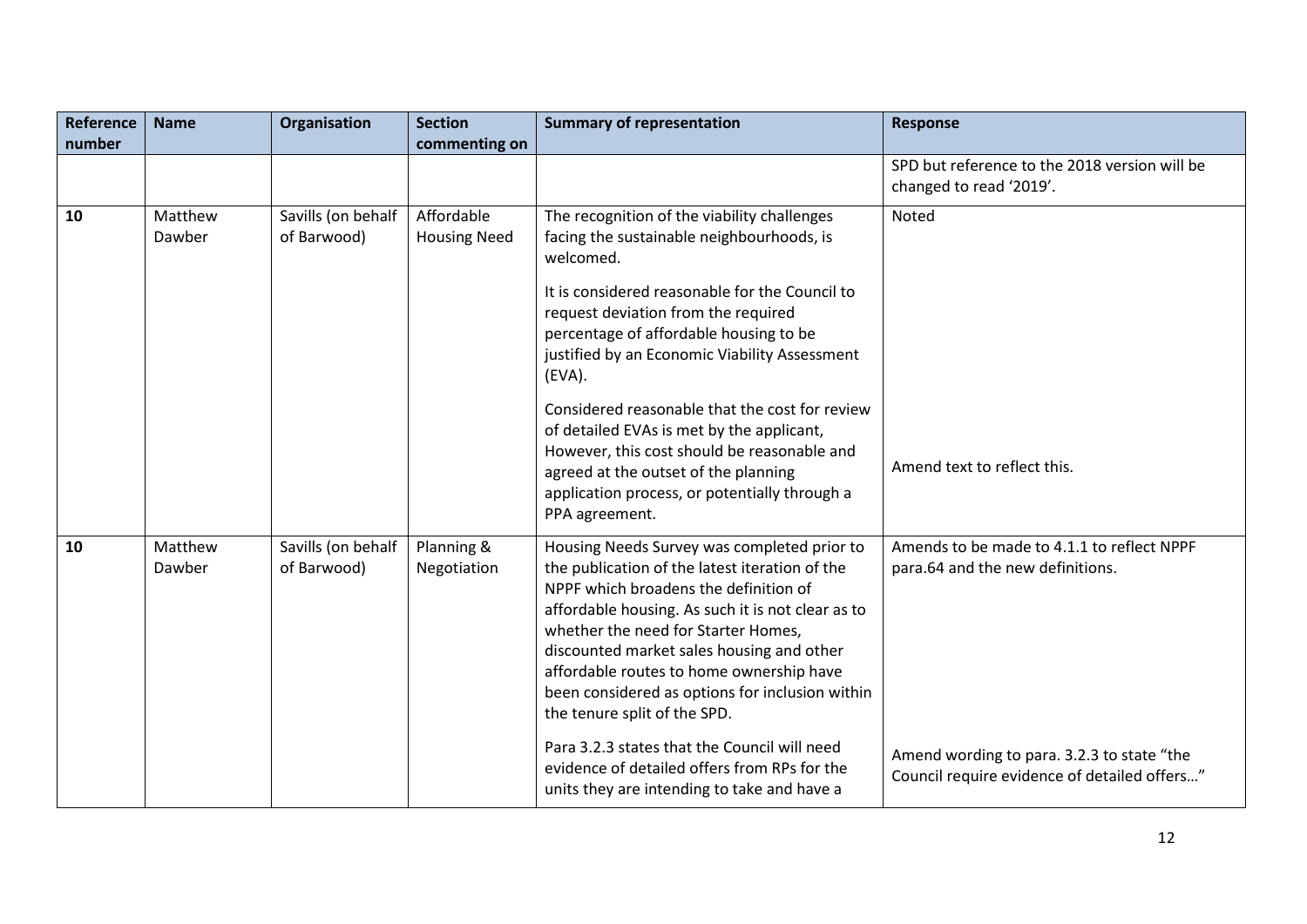| Reference | <b>Name</b>       | Organisation                      | <b>Section</b> | <b>Summary of representation</b>                                                                                                                                                                                                                                                      | <b>Response</b>                                                                                                                                                                                   |
|-----------|-------------------|-----------------------------------|----------------|---------------------------------------------------------------------------------------------------------------------------------------------------------------------------------------------------------------------------------------------------------------------------------------|---------------------------------------------------------------------------------------------------------------------------------------------------------------------------------------------------|
| number    |                   |                                   | commenting on  |                                                                                                                                                                                                                                                                                       |                                                                                                                                                                                                   |
|           |                   |                                   |                | copy of the contract with the chosen RP.<br>However, it is not made clear at that point this<br>is required. The Council's intention behind<br>3.2.3 and how it will be implemented requires<br>additional detail.                                                                    | The stage at which we require detailed offers is<br>not set but is likely to be once a s.106 agreement<br>is completed. Amend to state that we require<br>this before any construction commences. |
|           |                   |                                   |                | Paragraph 3.2.3.1 stated that the EVA checklist<br>is at Appendix 3, but within the consultation<br>documents available online this is actually<br>Appendix 2.                                                                                                                        | Appendix 2 is correct - amend this.                                                                                                                                                               |
|           |                   |                                   |                | Paragraph 3.3.3.2 the paragraph should be<br>made clear that the Council look more<br>favourably at proposals that are providing<br>infrastructure that is specifically required as<br>part of the Local Plan but fail to provide the full<br>quantum of affordable housing required. |                                                                                                                                                                                                   |
|           |                   |                                   |                | Viability Reviews (clawback) and deferred<br>payments as detailed at 3.3.5 are welcomed.<br>However, the requirement for a full EVA to be<br>produced seems excessive and it should be<br>made clear that the requirement for this<br>should be ascertained on a site by site basis.  | 3.3.5.2 - amend wording to read " an additional<br>viability appraisal may be needed"                                                                                                             |
|           |                   |                                   |                | Paragraph 3.9.1 relates to S106 agreements<br>and how they relate to affordable housing. The<br>paragraph is unclear as to whether the mix of<br>market housing will be required as part of a<br>S106 as well as the affordable.                                                      | Amend para. 3.9.1 to make it clearer that this<br>does apply to the housing mix of open market<br>housing as well and that we do want this to be<br>secured by the s.106.                         |
| 10        | Matthew<br>Dawber | Savills (on behalf<br>of Barwood) | Delivery       | Leicester and Leicestershire Housing and<br>Economic Needs Assessment (LLHENA) dated                                                                                                                                                                                                  | Amend to make reference to the new AH<br>definitions set out in appendix 1.                                                                                                                       |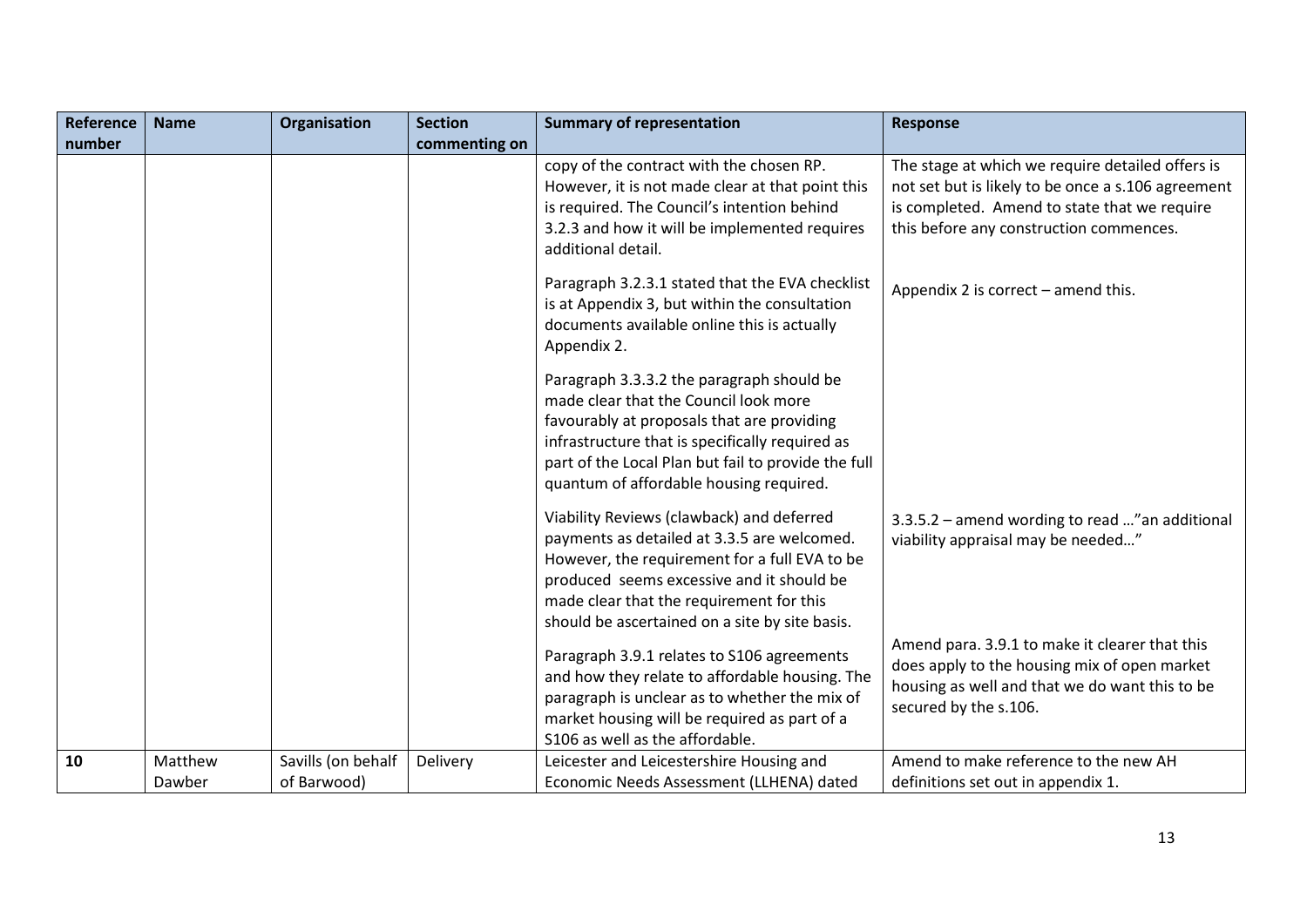| <b>Reference</b> | <b>Name</b>       | Organisation                                                    | <b>Section</b>                      | <b>Summary of representation</b>                                                                                                                                                                                                                                                                                                                                                                                                                                                     | <b>Response</b>                                                                                                                                                                                                                                      |
|------------------|-------------------|-----------------------------------------------------------------|-------------------------------------|--------------------------------------------------------------------------------------------------------------------------------------------------------------------------------------------------------------------------------------------------------------------------------------------------------------------------------------------------------------------------------------------------------------------------------------------------------------------------------------|------------------------------------------------------------------------------------------------------------------------------------------------------------------------------------------------------------------------------------------------------|
| number           |                   |                                                                 | commenting on                       |                                                                                                                                                                                                                                                                                                                                                                                                                                                                                      |                                                                                                                                                                                                                                                      |
|                  |                   |                                                                 |                                     | January 2017 does not refer to discounted<br>market sales housing and other affordable<br>routes to home ownership, needs to be clear<br>as to how the needs for the aforementioned<br>tenures have been considered.<br>Paragraph 4.1.3.1 acknowledges that these<br>should be flexibility in terms of clustering of<br>affordable housing within a development site.<br>This is welcomed. However, the second bullet<br>point of the paragraph suggesting a maximum<br>of 6 is not. | Amends will be made to approximate of 6 rather<br>than "no more than 6".                                                                                                                                                                             |
| 10               | Matthew<br>Dawber | Savills (on behalf<br>of Barwood)                               | <b>SPD Monitoring</b><br>and Review | Ensuring that the SPD remains up to date and<br>relevant is right and welcomed. However, in<br>relation to the 3 measures listed at paragraph<br>5.2 it is considered that a measure of what<br>would be classified as a "significant" change is<br>quantified. It is proposed that a review based<br>on time elapsed is also incorporated with the<br>Council reviewing all 3 indicators every 2 years.                                                                             | Amend 5.2 last sentence before the bullet points<br>to read "The following 3 key indicators relating to<br>viability will be reviewed if there is a significant<br>change (evidenced through, for example, viability<br>assessments)":<br>Delete 5.3 |
| 11               | Laurence<br>Homes | <b>Avison Young</b><br>(on behalf of<br>Richborough<br>Estates) | Introduction                        | Welcome the minimum affordable housing<br>requirement for sites will vary according to<br>different value areas across the Borough.<br>Paragraph 1.6.2 the Revised Local Plan and CIL<br>Viability Study 2017 should be kept up-to-date<br>for decision-taking purposes.<br>Para 1.6.3 guidance does not accord with the<br>Viability PPG as it implies that contributions<br>exceeding a policy-compliant level may be                                                              | Amends will be made to 1.6.3 to the final<br>sentence to read as "further guidance can be<br>found in tables 6.1 - 6.6 of MBC/WP5Revised                                                                                                             |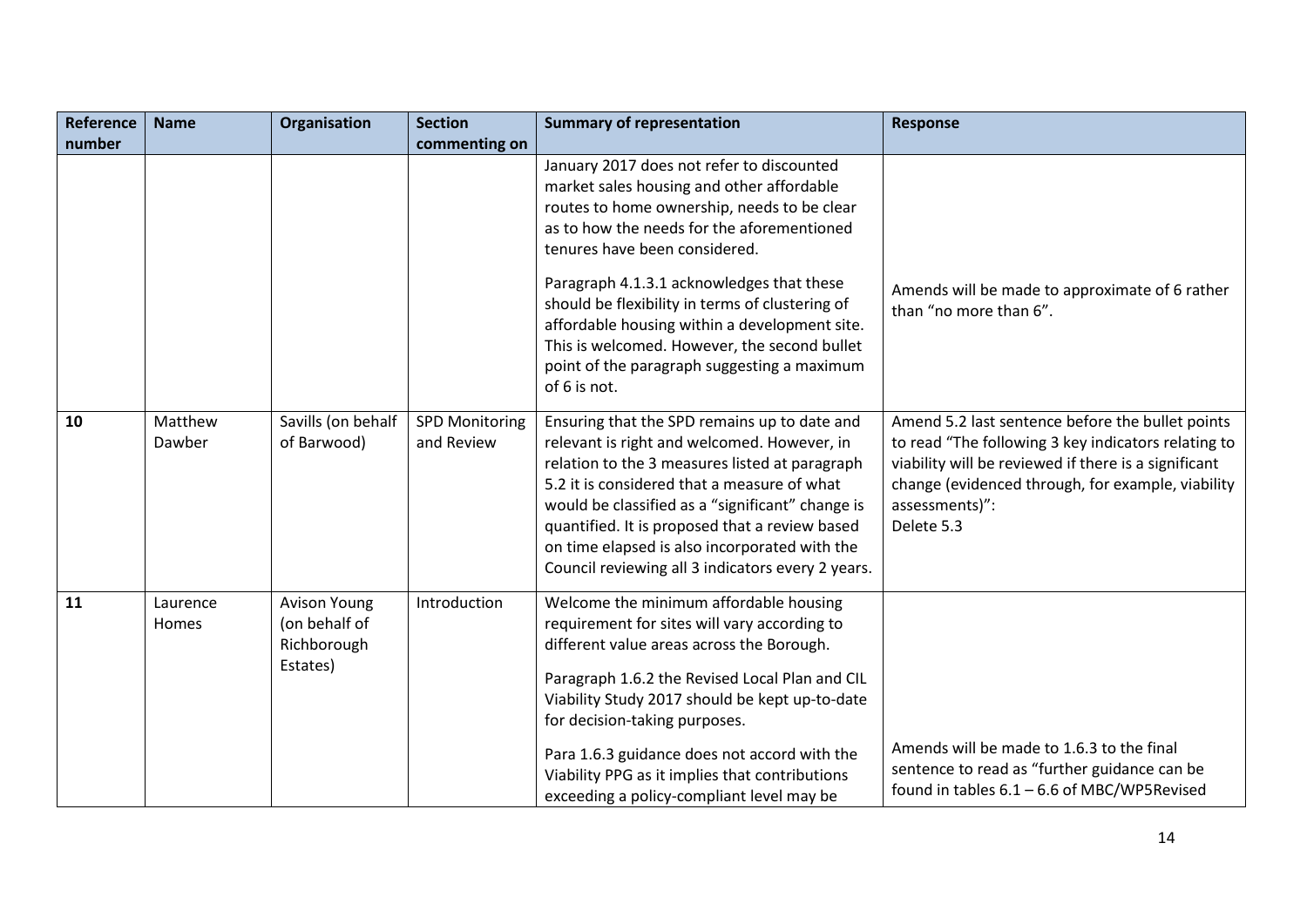| <b>Reference</b> | <b>Name</b>       | Organisation                                                    | <b>Section</b>                    | <b>Summary of representation</b>                                                                                                                                                                                                                                                                                                                                                                                                                                                                                                                                                                                                                                                  | <b>Response</b>                                                                                                                                                                                                                                                                                                                                                                                |
|------------------|-------------------|-----------------------------------------------------------------|-----------------------------------|-----------------------------------------------------------------------------------------------------------------------------------------------------------------------------------------------------------------------------------------------------------------------------------------------------------------------------------------------------------------------------------------------------------------------------------------------------------------------------------------------------------------------------------------------------------------------------------------------------------------------------------------------------------------------------------|------------------------------------------------------------------------------------------------------------------------------------------------------------------------------------------------------------------------------------------------------------------------------------------------------------------------------------------------------------------------------------------------|
| number           |                   |                                                                 | commenting on                     |                                                                                                                                                                                                                                                                                                                                                                                                                                                                                                                                                                                                                                                                                   |                                                                                                                                                                                                                                                                                                                                                                                                |
|                  |                   |                                                                 |                                   | sought, thus requiring developers to<br>demonstrate viability irrespective of submitting<br>a policy compliant proposal.<br>The assumption that viability is less<br>constrained for development on greenfield<br>sites is not necessarily the case. Developers of<br>such sites are often required to fund significant<br>upfront infrastructure works<br>Again, the viability of such sites needs to be<br>appropriately evidenced at the plan-making<br>stage, with clear policy requirements set<br>accordingly. A flexible approach must be<br>maintained when negotiating contribution<br>triggers through the S106 process.<br>Reference is made at paragraph 1.6.4 of the | Local Plan and Community Infrastructure Levy<br>viability Study" (or subsequent revisions to the<br>whole plan viability assessment) and the SHLAA<br>evidence for the Local Plan (or any subsequent<br>revisions)".<br>Amends will be made to para. 1.6.3 to read as<br>"examples would be some regular shaped sites,<br>some greenfield sites and sites with no abnormal<br>costs".<br>Noted |
|                  |                   |                                                                 |                                   | consultation document with regard to the<br>provision of extra care accommodation as part<br>of the dwelling mix for affordable housing<br>requirements and this flexibility is welcomed,<br>where it may be more appropriate to provide<br>such accommodation in lieu of housing for<br>social rent and shared ownership.                                                                                                                                                                                                                                                                                                                                                        | Amend para 1.6.4 to change "including" to<br>"could include"                                                                                                                                                                                                                                                                                                                                   |
| 11               | Laurence<br>Homes | <b>Avison Young</b><br>(on behalf of<br>Richborough<br>Estates) | Affordable<br><b>Housing Need</b> | Para 2.1.2 - The implied assumption that<br>viability is less constrained for development on<br>greenfield sites is not necessarily the case.<br>Para 2.1.3 - MBC must ensure that any<br>evidence determining affordable housing<br>requirements for plan-making purposes should                                                                                                                                                                                                                                                                                                                                                                                                 | See comments to 1.6.3<br>Add wording after para. 2.1.3 to state that "this<br>evidence will be updated regularly, as required,<br>to keep it relevant".                                                                                                                                                                                                                                        |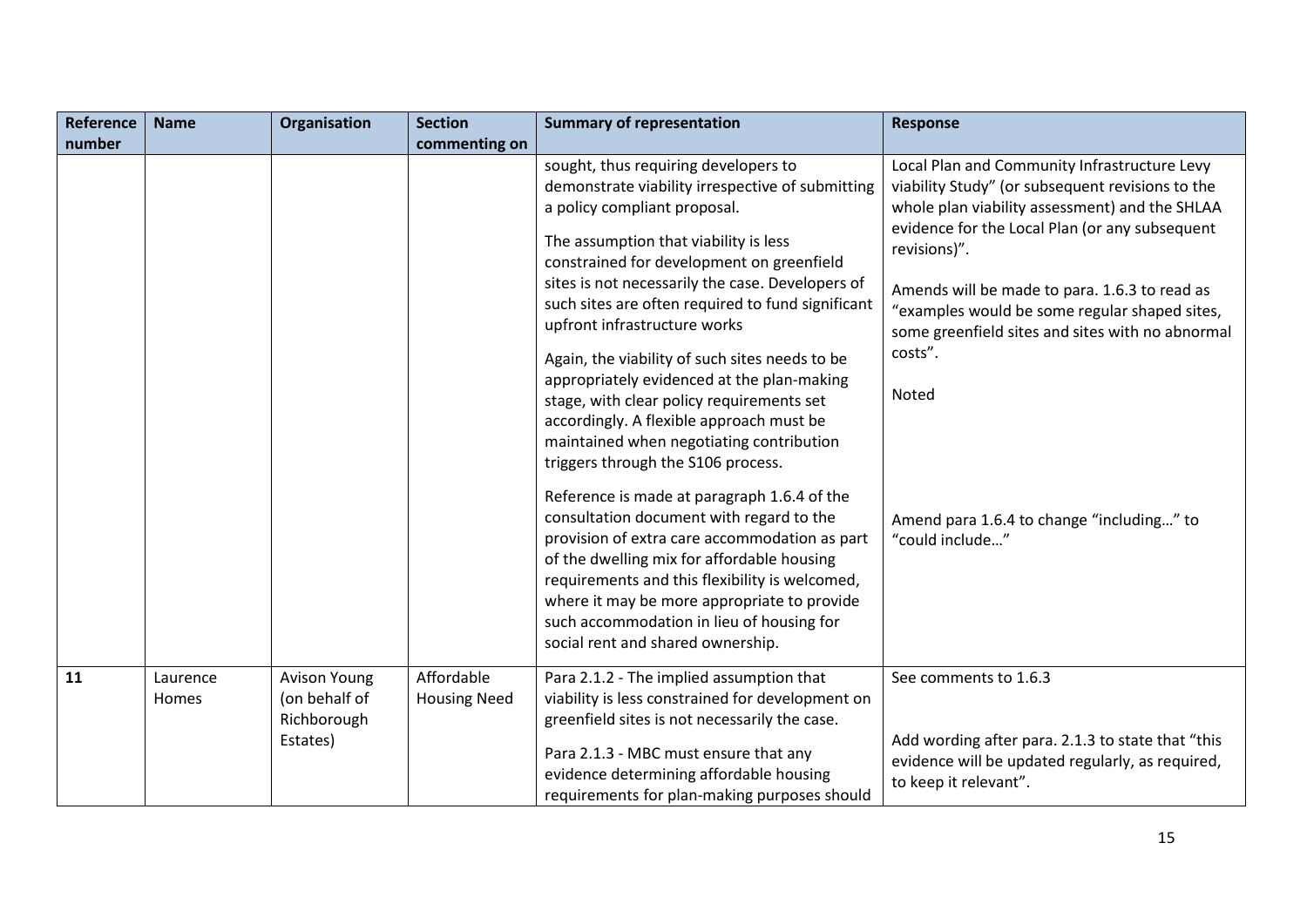| <b>Reference</b> | <b>Name</b>       | Organisation                                                    | <b>Section</b>            | <b>Summary of representation</b>                                                                                                                                                                                                                                                                                                                                                                                                                                                                                                                                                                                                                                                                                                                                                                                                                                                                                                                                                                                                                                                                       | <b>Response</b>                                                                                                                                                                                                                                                                                                                                                                                                  |
|------------------|-------------------|-----------------------------------------------------------------|---------------------------|--------------------------------------------------------------------------------------------------------------------------------------------------------------------------------------------------------------------------------------------------------------------------------------------------------------------------------------------------------------------------------------------------------------------------------------------------------------------------------------------------------------------------------------------------------------------------------------------------------------------------------------------------------------------------------------------------------------------------------------------------------------------------------------------------------------------------------------------------------------------------------------------------------------------------------------------------------------------------------------------------------------------------------------------------------------------------------------------------------|------------------------------------------------------------------------------------------------------------------------------------------------------------------------------------------------------------------------------------------------------------------------------------------------------------------------------------------------------------------------------------------------------------------|
| number           |                   |                                                                 | commenting on             |                                                                                                                                                                                                                                                                                                                                                                                                                                                                                                                                                                                                                                                                                                                                                                                                                                                                                                                                                                                                                                                                                                        |                                                                                                                                                                                                                                                                                                                                                                                                                  |
|                  |                   |                                                                 |                           | be kept up-to-date. This includes evidence<br>determining dwelling mix and the SPD should<br>recognise that requirements will change over<br>time                                                                                                                                                                                                                                                                                                                                                                                                                                                                                                                                                                                                                                                                                                                                                                                                                                                                                                                                                      |                                                                                                                                                                                                                                                                                                                                                                                                                  |
| 11               | Laurence<br>Homes | <b>Avison Young</b><br>(on behalf of<br>Richborough<br>Estates) | Planning &<br>Negotiation | Welcomes MBC's admission that it will adopt a<br>flexible approach to negotiating AH provision,<br>in order to facilitate sustainable development<br>whilst ensuring reasonable returns for<br>developers (para 3.1.1).<br>Pertinent to the above, para 3.3.1.1 recognises<br>the need to strike a balance between<br>maximising planning gain and adhering to the<br>objectives of the Local Plan, whilst not<br>rendering developments unviable and<br>preventing housing delivery.<br>However, the SPD appears to contradict this<br>statement at paragraph 3.3.3.2, where MBC<br>cite that proposals demonstrating that a non-<br>policy compliant level of AH can be delivered<br>may not be supported where their viability is<br>deemed to be marginal. MBC should not refuse<br>developments where applicants can<br>demonstrate that it is deliverable, albeit with<br>non-policy compliant contributions to AH<br>where this is appropriately evidenced.<br>Suitable sites must not be held back in<br>perpetuity and planning applications must be<br>determined on their own merits. It is | Para. 3.3.3.2 will be amended to read as "Some<br>viability evidence can indicate that a proposal has<br>marginal viability, even without making a<br>satisfactory contribution to affordable housing.<br>Such proposals may not be supported where the<br>Council considers the objectives of sustainable<br>development and the Local Plan are not being<br>met; and/or that the proposal is not deliverable". |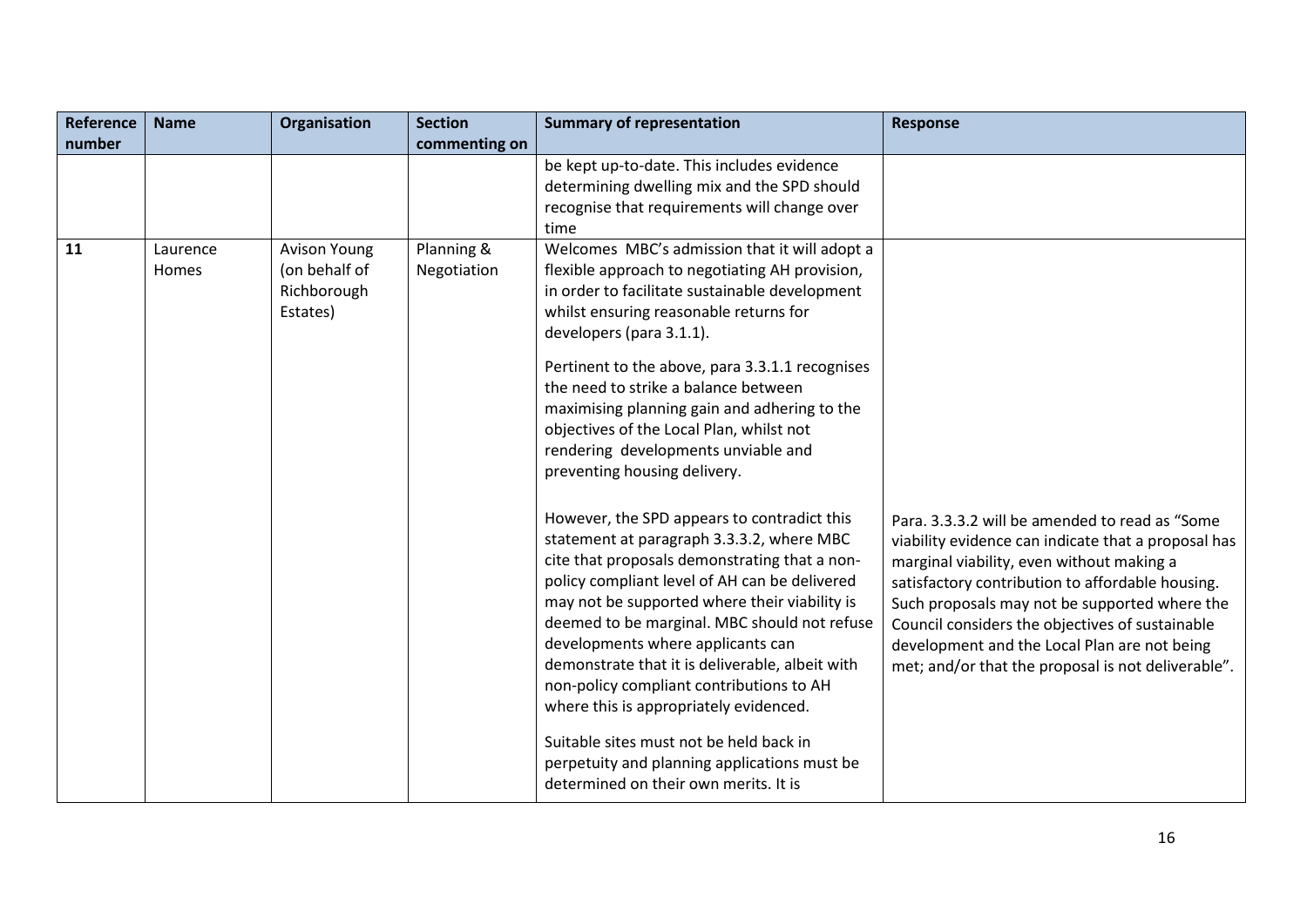| <b>Reference</b> | <b>Name</b>       | Organisation                                                    | <b>Section</b> | <b>Summary of representation</b>                                                                                                                                                                                                                                                                                                                                                                                                                                               | <b>Response</b>                                                                                                                                                                                                             |
|------------------|-------------------|-----------------------------------------------------------------|----------------|--------------------------------------------------------------------------------------------------------------------------------------------------------------------------------------------------------------------------------------------------------------------------------------------------------------------------------------------------------------------------------------------------------------------------------------------------------------------------------|-----------------------------------------------------------------------------------------------------------------------------------------------------------------------------------------------------------------------------|
| number           |                   |                                                                 | commenting on  |                                                                                                                                                                                                                                                                                                                                                                                                                                                                                |                                                                                                                                                                                                                             |
|                  |                   |                                                                 |                | recommended that the statement set out at                                                                                                                                                                                                                                                                                                                                                                                                                                      | Reviewed and 3.3.3.1 will not be omitted as this                                                                                                                                                                            |
|                  |                   |                                                                 |                | paragraph 3.3.3.1 is omitted from the SPD.                                                                                                                                                                                                                                                                                                                                                                                                                                     | is an important statement.                                                                                                                                                                                                  |
|                  |                   |                                                                 |                | Reference to the phasing of on-site affordable<br>housing or financial contributions set out at<br>para 3.3.5.1 needs to be clarified. A flexible<br>approach must be maintained when<br>negotiating contribution triggers through the<br>S106 process.                                                                                                                                                                                                                        | Triggers may be dealt with flexibly where there is<br>an evidenced viability issue. Para. will be<br>amended.                                                                                                               |
| 11               | Laurence<br>Homes | <b>Avison Young</b><br>(on behalf of<br>Richborough<br>Estates) | Delivery       | Paragraphs 4.4.5.1 to 4.4.5.5 AH requirements<br>to be levied on proposals for extra care and<br>sheltered accommodation. Such development<br>falls within the definition of Class C2 and<br>should therefore be exempt from the<br>requirement to provide AH, either on or off-<br>site.<br>MBC must ensure that any evidence should be<br>kept up-to-date.                                                                                                                   | Legal advice sought on this and their view is that<br>extra care and sheltered accommodation could<br>fall within either C2 or C3 use class (dependent<br>upon the specifics of the scheme). No amends<br>will be made.     |
|                  |                   |                                                                 |                | May not be appropriate, to rigidly adhere to<br>the information set out by the HEDNA 2017 or<br>the 2016 MBC Housing Needs Study (HNS) for<br>the entire duration of the plan period.<br>Para 4.1.1.1 The SPD needs to reflect the<br>requirements of Para. 64 of the NPPF (February<br>2019) which is clear that for major housing<br>development planning policies and decisions<br>should expect at least 10% of the homes to be<br>available for affordable home ownership | The evidence to be used for housing need may<br>include various pieces of up to date evidence and<br>will not necessarily be the latest information.<br>Amends will be made to include reference to<br>para.64 of the NPPF. |
|                  |                   |                                                                 |                |                                                                                                                                                                                                                                                                                                                                                                                                                                                                                |                                                                                                                                                                                                                             |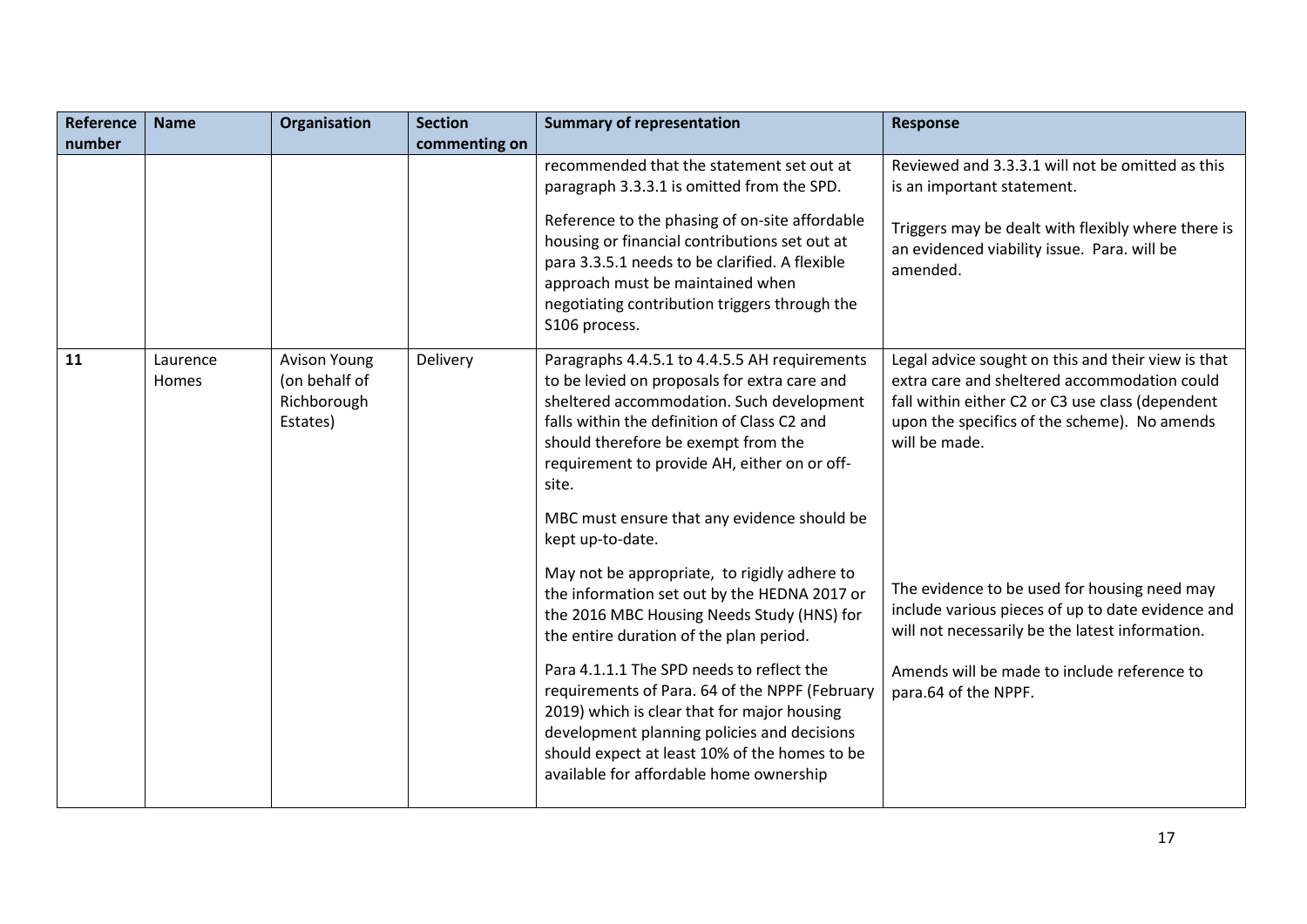| Reference | <b>Name</b>       | Organisation                                                                                 | <b>Section</b>                    | <b>Summary of representation</b>                                                                                                                                                                                                                                                                                 | <b>Response</b>                                                                                                                                                                                                                                |
|-----------|-------------------|----------------------------------------------------------------------------------------------|-----------------------------------|------------------------------------------------------------------------------------------------------------------------------------------------------------------------------------------------------------------------------------------------------------------------------------------------------------------|------------------------------------------------------------------------------------------------------------------------------------------------------------------------------------------------------------------------------------------------|
| number    |                   |                                                                                              | commenting on                     |                                                                                                                                                                                                                                                                                                                  |                                                                                                                                                                                                                                                |
| 11        | Laurence<br>Homes | <b>Avison Young</b><br>(on behalf of<br>Richborough<br>Estates)                              | General                           | SPPD does not refer to the ability to apply the<br>Vacant Building Credit (VBC) where a vacant<br>building is brought back into a residential use,<br>or is demolished to be replaced by residential<br>development. Reference to VBC would ensure<br>consistency with national planning guidance.               | Guidance re: VBC will be inserted.                                                                                                                                                                                                             |
| 12        | Amy Smith         | Pegasus Group<br>(on behalf of<br>Davidsons<br>Developments<br>and Bellway<br>Homes Limited) | Introduction                      | Para 1.6.3 remove the reference to regular<br>shaped sites and greenfield sites from this<br>paragraph.<br>Para 1.6.4 should be amended to refer to<br>developments of more than 11 dwellings in<br>accordance with the adopted Local Plan Policy<br>and the reference to 10 dwellings should be<br>removed.     | Amends will be made to para. 1.6.3 to read as<br>"examples would be some regular shaped sites,<br>some greenfield sites and sites with no abnormal<br>costs".<br>Amend to 1.6.4 to read 11 not $10/11$ - this was<br>an error before printing. |
| 12        | Amy Smith         | Pegasus Group<br>(on behalf of<br>Davidsons<br>Developments<br>and Bellway<br>Homes Limited) | Affordable<br><b>Housing Need</b> | The affordable housing need for the Borough<br>of Melton is derived from the HEDNA,<br>published in January 2017.<br>The SPD states that the need varies across the<br>Borough at para 2.1.2, with the greatest need<br>being in the urban area of Melton Mowbray.<br>We agree with site by site basis approach. | Comments welcomed.                                                                                                                                                                                                                             |
| 12        | Amy Smith         | Pegasus Group<br>(on behalf of<br>Davidsons<br>Developments<br>and Bellway<br>Homes Limited) | Planning &<br>Negotiation         | Paragraph 3.12 states the Council will seek a<br>tenure target of 80% for rent and 20%<br>affordable home ownership. The SPD is unclear<br>about what categories of affordable housing<br>will be sought as part of the 20% element<br>further clarification on this point is needed.                            | Amends will be made to this para. to clarify.                                                                                                                                                                                                  |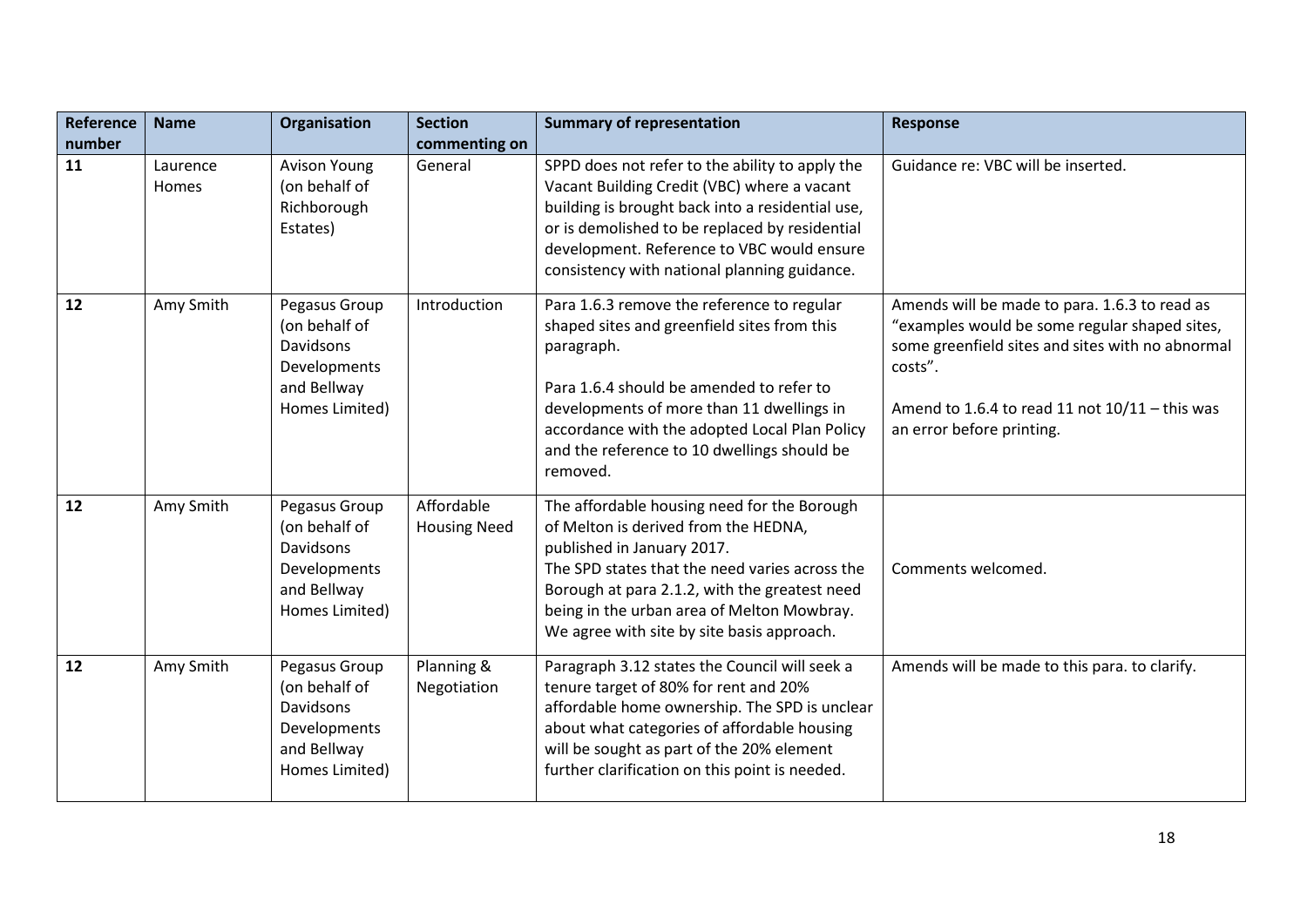| Reference | <b>Name</b> | Organisation | <b>Section</b> | <b>Summary of representation</b>                                                                                                                                                                                                                                                                                                                                                                                                                                                                                                                               | <b>Response</b>                                                                                                                                                                                                                                                                                                                   |
|-----------|-------------|--------------|----------------|----------------------------------------------------------------------------------------------------------------------------------------------------------------------------------------------------------------------------------------------------------------------------------------------------------------------------------------------------------------------------------------------------------------------------------------------------------------------------------------------------------------------------------------------------------------|-----------------------------------------------------------------------------------------------------------------------------------------------------------------------------------------------------------------------------------------------------------------------------------------------------------------------------------|
| number    |             |              | commenting on  |                                                                                                                                                                                                                                                                                                                                                                                                                                                                                                                                                                |                                                                                                                                                                                                                                                                                                                                   |
|           |             |              |                | The reference to 20% affordable home<br>ownership in the SPD is also not in accordance<br>with the revised NPPF paragraph 64.                                                                                                                                                                                                                                                                                                                                                                                                                                  | Amends will be made to this para. to reflect<br>para.64 of 2018 NPPF.                                                                                                                                                                                                                                                             |
|           |             |              |                | The NPPF states affordable routes to home<br>ownership include shared ownership, relevant<br>equity loans, other low-cost homes for sale and<br>rent to buy. There is no reference to this in the<br>SPD. The SPD needs to comply with Para 64. Of<br>NPPF (10% of overall homes affordable)<br>Further to this, Paragraphs 3.2.1-3.2.3 of the<br>SPD suggests that applicants should engage<br>with Registered Providers (RPs) at pre-<br>application stage.                                                                                                  | These paragraphs do not state that but instead<br>3.2.2 states "Developers are also urged to meet<br>with a Registered Provider (RP) at the earliest<br>possible opportunity". This might not be until eg.<br>outline application stage.<br>3.2.3 does not state that the Council is expecting<br>a contract at pre-app stage.    |
|           |             |              |                | A copy of a contract with the chosen RP (para<br>3.2.3) would be effectively unfeasible to obtain<br>at this stage as the terms could not be agreed<br>until planning permission is obtained.<br>Paragraphs $3.2.1 - 3.2.3$ should therefore be<br>removed from the SPD.<br>Paragraphs 3.1.3 and 3.1.4 advise that the<br>Council is mindful of economic conditions and<br>the impact that affordable housing<br>requirements can have on development<br>viability, and that the Council will adopt a<br>positive approach to negotiation this is<br>welcomed. | Noted - omit wording re: negative viability.<br>Para. will be amended to alter the wording so<br>that the 3rd bullet point of 3.3.2.5 reads as<br>"Where an EVA demonstrates that viability will<br>greatly reduce or there will be zero affordable<br>housing provision, applications may not be<br>supported on the grounds of" |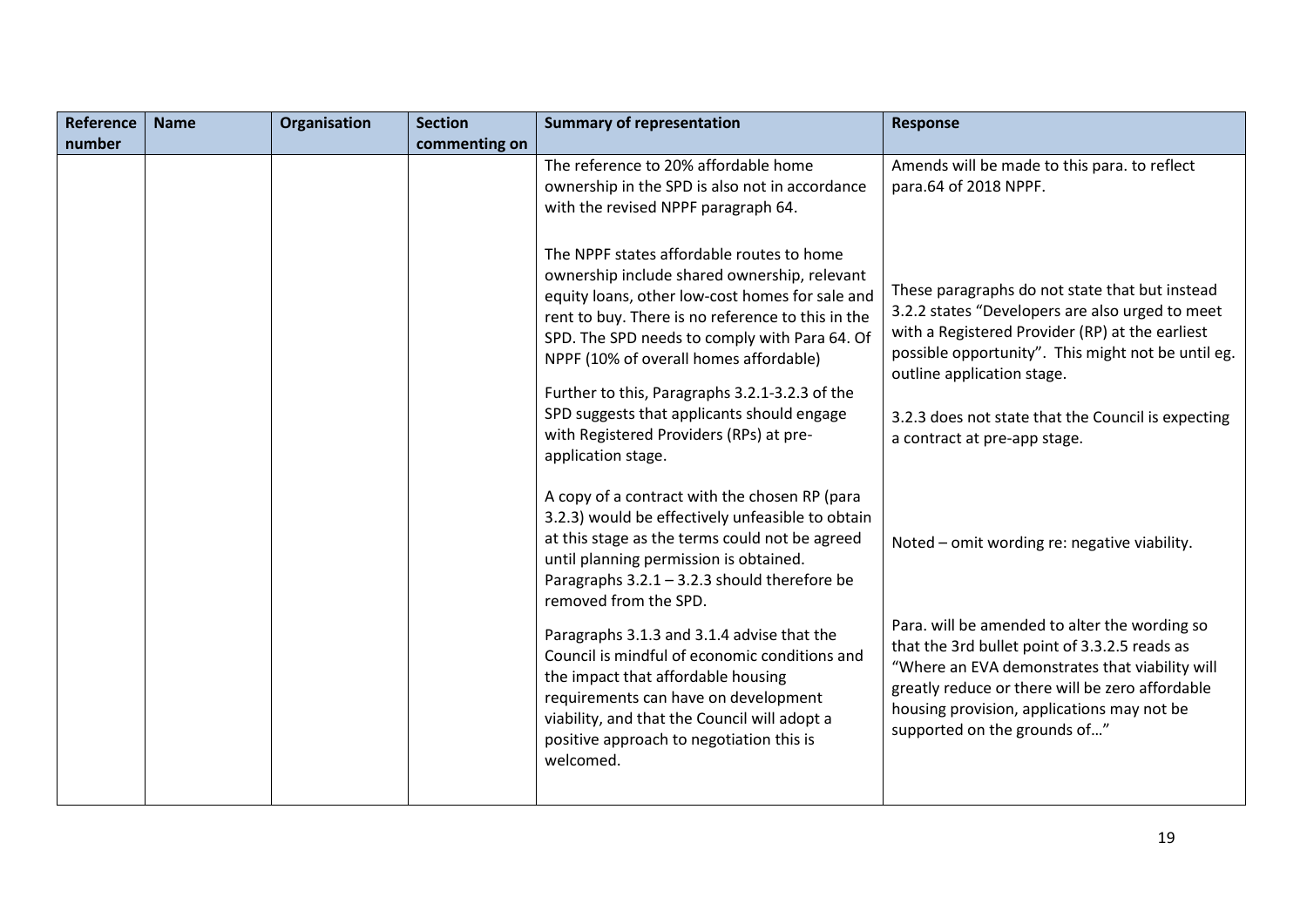| <b>Reference</b> | <b>Name</b>   | Organisation          | <b>Section</b>      | <b>Summary of representation</b>                  | <b>Response</b>                                |
|------------------|---------------|-----------------------|---------------------|---------------------------------------------------|------------------------------------------------|
| number           |               |                       | commenting on       |                                                   |                                                |
|                  |               |                       |                     | Section 3.3.2 outlines guidance on Economic       |                                                |
|                  |               |                       |                     | Viability Assessments. Where an EVA               |                                                |
|                  |               |                       |                     | demonstrates that a site is not viable other      |                                                |
|                  |               |                       |                     | than with a reduced affordable housing            |                                                |
|                  |               |                       |                     | provision, the Council should take proper         |                                                |
|                  |               |                       |                     | account of the fact that such sites will still    |                                                |
|                  |               |                       |                     | deliver housing and help to boost supply          |                                                |
|                  |               |                       |                     | emphasised in the NPPF.                           |                                                |
|                  |               |                       |                     | Section 3.4 the SPD and Policy C4 differ on       | Amends will be made to read as 11 not 10.      |
|                  |               |                       |                     | schemes with 10/11 dwellings.                     |                                                |
| 12               | Amy Smith     | Pegasus Group         | Delivery            | Paragraph 4.1.3.1 states that affordable homes    | Amends will be made to read as "approximate 6  |
|                  |               | (on behalf of         |                     | should be in small groupings of no more than 6    | dwellings "not "no more than 6 dwellings".     |
|                  |               | Davidsons             |                     | dwellings. Should revised to allow for the        |                                                |
|                  |               | Developments          |                     | provision of clusters of up to 10 affordable      |                                                |
|                  |               | and Bellway           |                     | dwellings in line with other Leicestershire       |                                                |
|                  |               | Homes Limited)        |                     | authorities.                                      |                                                |
|                  |               |                       |                     |                                                   |                                                |
| 13               | James         | Harris Lamb           | Planning &          | Para 3.1.2 draft states "tenure target of 80% of  | Amends will be made to this para. to reflect   |
|                  | Hollyman      | Limited (on           | Negotiation         | affordable housing for rent and 20% affordable    | para.64 of NPPF 2019.                          |
|                  |               | behalf of Tata        |                     | home ownership" This does not comply with         |                                                |
|                  |               | Steel (UK)            |                     | Para.64 of the NPPF. The Council should adopt     |                                                |
|                  |               | Limited)              |                     | the approach to tenure mix set out in The         |                                                |
|                  |               |                       |                     | Framework as it postdates The Leicester and       |                                                |
|                  |               |                       |                     | Leicestershire Housing and Economic Needs         |                                                |
|                  |               |                       |                     | Assessment.                                       |                                                |
| 14               | Shirley Jones | Leicestershire        | Introduction        | Is clear and positive inclusion of extra care and | Comments welcomed                              |
|                  |               | <b>County Council</b> |                     | accessible housing                                |                                                |
| 14               | Shirley Jones | Leicestershire        | Affordable          | Is it possible to have various Lettings Policy or | LCC supported accommodation is allocated by    |
|                  |               | <b>County Council</b> | <b>Housing Need</b> | alternatives ie direct lets where Supported       | LCC. I have asked the rep to expand on comment |
|                  |               |                       |                     | Housing is being provided                         | but I have not received a response.            |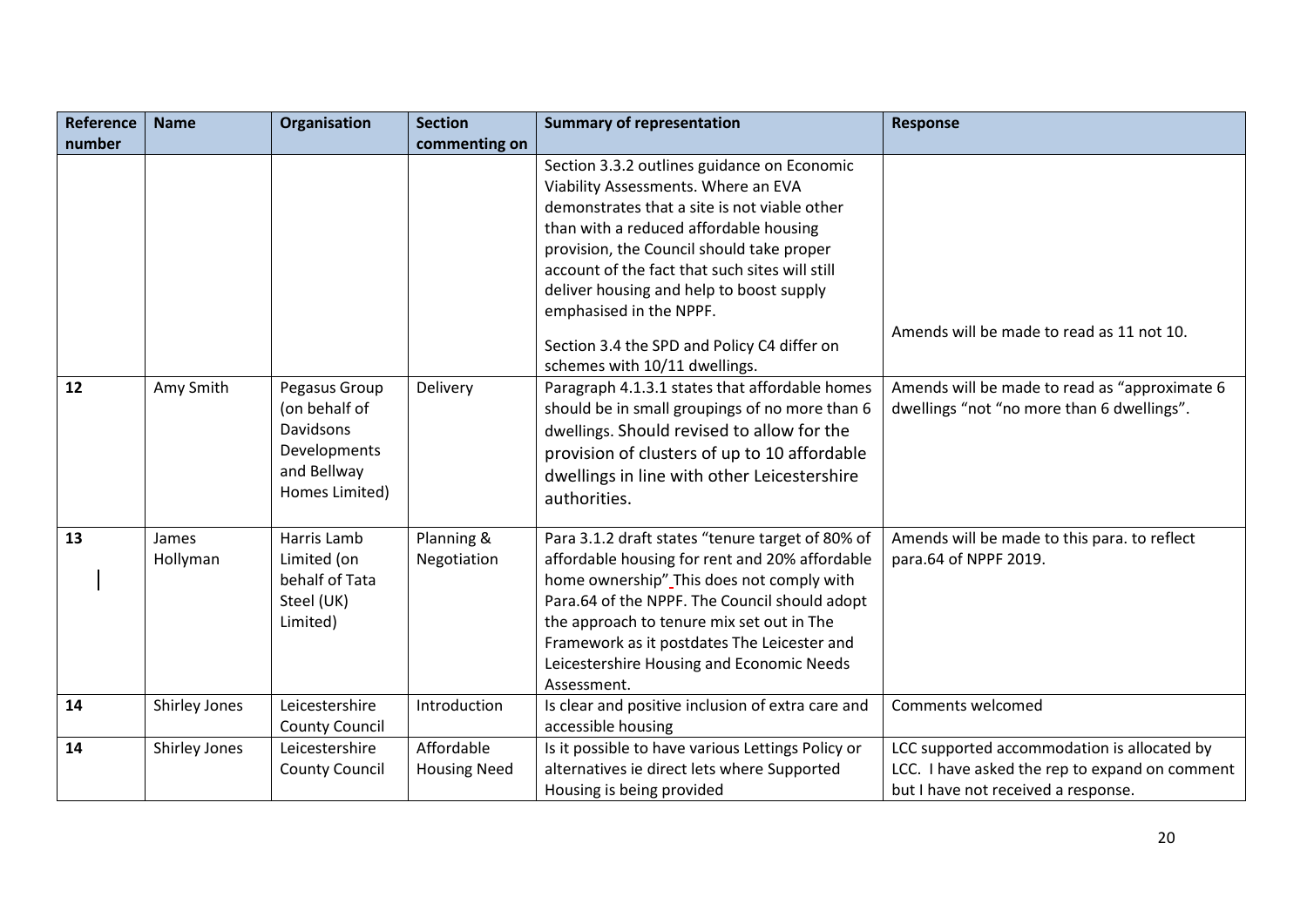| Reference | <b>Name</b>        | Organisation                            | <b>Section</b>                    | <b>Summary of representation</b>                                                                                                                                                                                                                                                                                                                                                                                                                                                                         | <b>Response</b>                                                                               |
|-----------|--------------------|-----------------------------------------|-----------------------------------|----------------------------------------------------------------------------------------------------------------------------------------------------------------------------------------------------------------------------------------------------------------------------------------------------------------------------------------------------------------------------------------------------------------------------------------------------------------------------------------------------------|-----------------------------------------------------------------------------------------------|
| number    |                    |                                         | commenting on                     |                                                                                                                                                                                                                                                                                                                                                                                                                                                                                                          |                                                                                               |
| 14        | Shirley Jones      | Leicestershire<br><b>County Council</b> | Delivery                          | 4.4.1 positive inclusion of specialist<br>accommodation and for those with learning<br>disabilities<br>4.4.2 - unclear on mixed tenure for older<br>people, is this in addition to the affordable<br>housing<br>4.4.4.1 clear definition however it is unclear<br>what accommodation provision demonstrates<br>access to 24 hour care/support<br>4.4.5 - section is clear and positive inclusion of                                                                                                      | Comments welcomed.<br>This para. relates to housing across all tenures.<br>Comments welcomed. |
|           |                    |                                         |                                   | <b>Adult Social Care</b>                                                                                                                                                                                                                                                                                                                                                                                                                                                                                 |                                                                                               |
| 15        | <b>Carl Powell</b> | Somerby Parish<br>Council               | Introduction                      | We welcome the intention of Policies C2, C4<br>and C5 and want an SPD which reinforces<br>them. We do not want an SPD which allows<br>developers to undermine or circumvent them.<br>$1.1.1 - 1.6.6$ are fair and useful explanations of<br>the intention of the SPD.<br>1.6.3 - Applicable to the allocated sites in<br>Somerby which are regular shaped and<br>greenfield. This section should not be changed.<br>It supports Somerby achieving the 40%<br>affordable homes intended for Value Area 1. | Comments welcomed.<br>Comments welcomed.                                                      |
| 15        | <b>Carl Powell</b> | Somerby Parish<br>Council               | Affordable<br><b>Housing Need</b> | $2.1.2$ – We welcome the statement that the<br>affordable percentages set for Melton<br>Mowbray and the Sustainable Neighbourhoods<br>are MINIMUMS. At between 5 and 15% they<br>are already dismally low (as we argued during<br>consultation and examination).                                                                                                                                                                                                                                         |                                                                                               |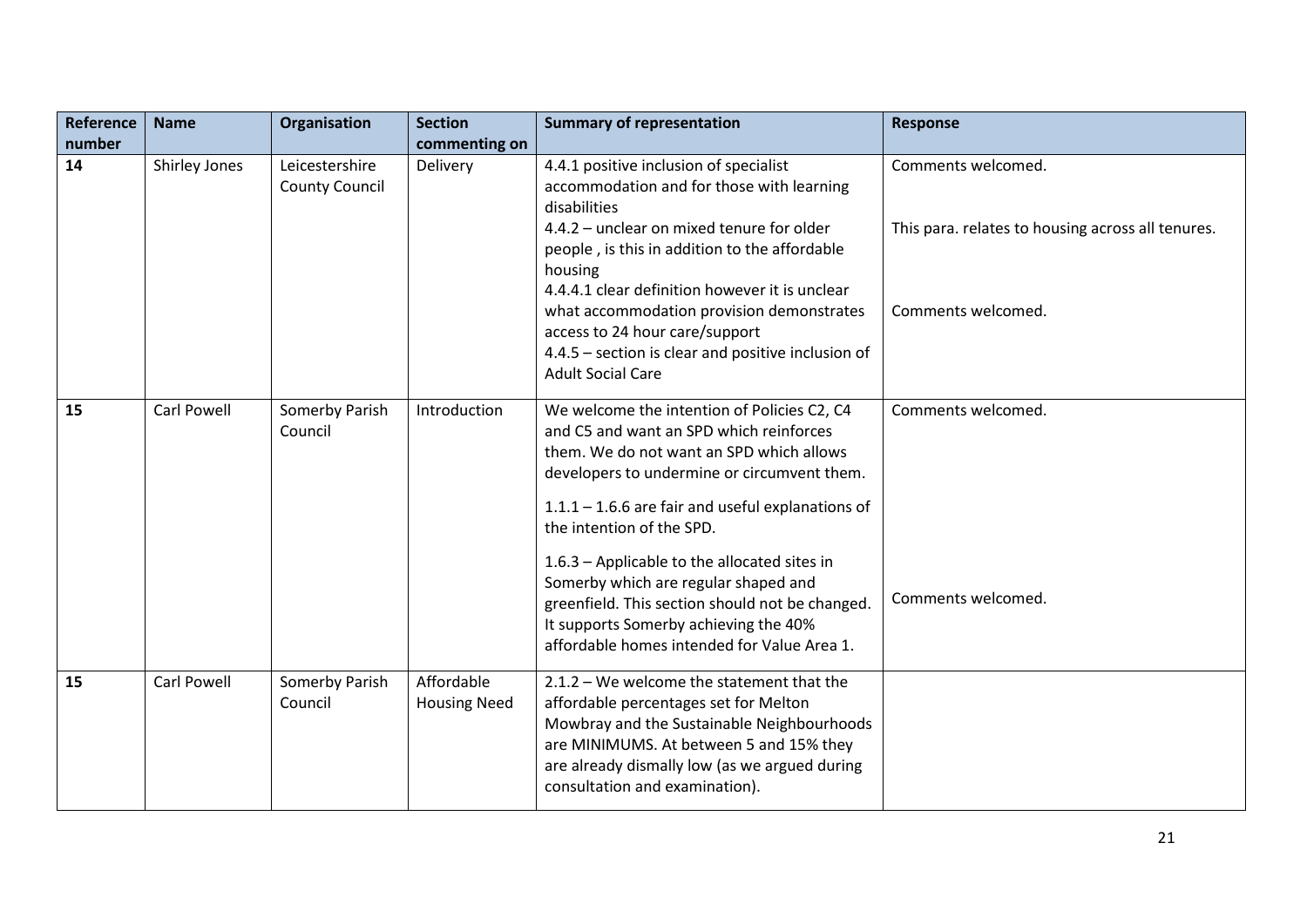| Reference | <b>Name</b>        | Organisation              | <b>Section</b>            | <b>Summary of representation</b>                                                                                                                                                                                                                      | <b>Response</b>                                                                                                                         |
|-----------|--------------------|---------------------------|---------------------------|-------------------------------------------------------------------------------------------------------------------------------------------------------------------------------------------------------------------------------------------------------|-----------------------------------------------------------------------------------------------------------------------------------------|
| number    |                    |                           | commenting on             |                                                                                                                                                                                                                                                       |                                                                                                                                         |
|           |                    |                           |                           | 2.1.4 - This section gives no guidance on when<br>an independent review of an EVA will 'need to<br>be made'. Developers will say never. All EVAs<br>should be independently reviewed.                                                                 | Amend para. 2.1.4 to provide clarity on this.                                                                                           |
|           |                    |                           |                           | 3.1.4 - We ask for the following change:<br>"robust and comprehensive viability<br>submissions to evidence prove the need for<br>any deviations from policy."                                                                                         | Amendment not needed as this would not<br>change the meaning.                                                                           |
| 15        | <b>Carl Powell</b> | Somerby Parish<br>Council | Planning &<br>Negotiation | $3.3.1$ – We oppose changes to wording which<br>make this approach less requiring of<br>developers. The affordable and housing mix<br>targets in the MLP are not arbitrary, they<br>reflect evidenced need.                                           |                                                                                                                                         |
|           |                    |                           |                           | 3.3.1.2 - Last bullet point - remove the words<br>"and preventing housing delivery". MBC<br>must leave open the possibility of preventing<br>delivery, otherwise they become powerless in<br>negotiating for Plan levels of affordability and<br>mix. | Amends will not be made as "preventing housing<br>delivery" just clarifies the wording "whilst not<br>rendering developments unviable". |
|           |                    |                           |                           | 3.3.2.2 - Add one further bullet: EVA must be<br>made available for public inspection (as part of<br>any ongoing or subsequent planning<br>application).                                                                                              | An insertion will be made to state that viability<br>assessments will be published (in accordance<br>with NPPG).                        |
|           |                    |                           |                           | 3.3.2.4 - This paragraph is quite strongly<br>worded. We oppose expected representations<br>from developers to weaken it. In particular the<br>words 'ABSOLUTELY NECESSARY' must be<br>retained.                                                      |                                                                                                                                         |